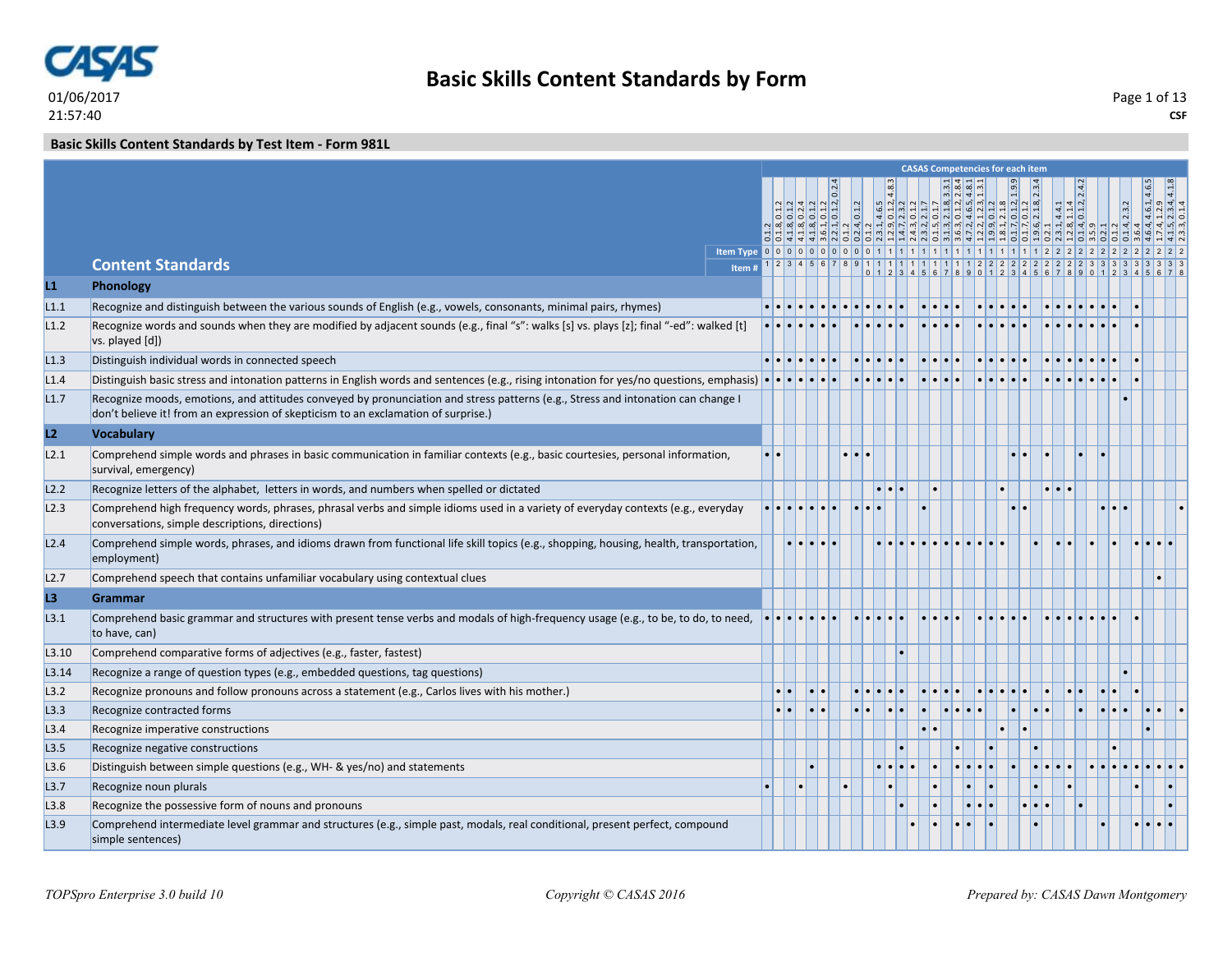

#### **Basic Skills Content Standards by Test Item - Form 981L**

|                  |                                                                                                                                                                           |        |  |  |  |  | <b>CASAS Competencies for each item</b> |           |  |  |                                                                                                                                                                                                                                               |                                                                           |  |
|------------------|---------------------------------------------------------------------------------------------------------------------------------------------------------------------------|--------|--|--|--|--|-----------------------------------------|-----------|--|--|-----------------------------------------------------------------------------------------------------------------------------------------------------------------------------------------------------------------------------------------------|---------------------------------------------------------------------------|--|
|                  |                                                                                                                                                                           |        |  |  |  |  |                                         |           |  |  | 0.18, 0.12<br>4.18, 0.12<br>4.18, 0.12, 0.12, 0.13, 0.13, 0.13, 0.13<br>4.18, 0.13, 0.13, 0.13, 4.8.5<br>6.13, 0.13, 0.13, 0.13, 0.13, 1.13, 1.13, 1.13, 1.13, 1.13, 1.13, 0.13, 0.13, 0.13, 1.13<br>5.13, 0.13, 0.13, 0.13, 0.13, 1.13, 1.13 | $1.4, 4.6.1, 4.6.5$<br>$1.4, 1.2.9$<br>$-5, 2.3.4, 4.1.8$<br>$1.3, 0.1.4$ |  |
|                  |                                                                                                                                                                           |        |  |  |  |  |                                         |           |  |  |                                                                                                                                                                                                                                               |                                                                           |  |
|                  | <b>Content Standards</b>                                                                                                                                                  | Item # |  |  |  |  |                                         |           |  |  |                                                                                                                                                                                                                                               |                                                                           |  |
| L <sub>4</sub>   | <b>General Discourse</b>                                                                                                                                                  |        |  |  |  |  |                                         |           |  |  |                                                                                                                                                                                                                                               |                                                                           |  |
| L4.1             | Comprehend simple learned social exchanges                                                                                                                                |        |  |  |  |  |                                         |           |  |  |                                                                                                                                                                                                                                               |                                                                           |  |
| L4.2             | Comprehend simple conversations                                                                                                                                           |        |  |  |  |  | $\bullet$                               |           |  |  |                                                                                                                                                                                                                                               |                                                                           |  |
| L4.3             | Comprehend simply expressed states and feelings                                                                                                                           |        |  |  |  |  |                                         |           |  |  |                                                                                                                                                                                                                                               |                                                                           |  |
| L4.5             | Comprehend brief non-face-to-face communication (e.g., short phone calls, personal messages)                                                                              |        |  |  |  |  |                                         | $\bullet$ |  |  |                                                                                                                                                                                                                                               |                                                                           |  |
| L4.9             | Comprehend communicative function of speech (e.g., polite disagreement: Do you really think so?)                                                                          |        |  |  |  |  |                                         |           |  |  |                                                                                                                                                                                                                                               |                                                                           |  |
| L5               | <b>Informational Discourse</b>                                                                                                                                            |        |  |  |  |  |                                         |           |  |  |                                                                                                                                                                                                                                               |                                                                           |  |
| L5.1             | Comprehend short emergency warnings and commands (e.g., Stop! Wait!)                                                                                                      |        |  |  |  |  |                                         |           |  |  |                                                                                                                                                                                                                                               |                                                                           |  |
| L5.2             | Comprehend brief messages (e.g., Your husband called. Ms. Garcia wants to see you right away.)                                                                            |        |  |  |  |  |                                         |           |  |  |                                                                                                                                                                                                                                               |                                                                           |  |
| L <sub>5.3</sub> | Comprehend brief non-face-to-face messages or announcements (e.g., The store will close in ten minutes.)                                                                  |        |  |  |  |  |                                         |           |  |  |                                                                                                                                                                                                                                               |                                                                           |  |
| L5.4             | Comprehend simple single-step instructions, explanations, and directions (e.g., Turn off the lights. Put the boxes in the back.)                                          |        |  |  |  |  |                                         |           |  |  |                                                                                                                                                                                                                                               |                                                                           |  |
| L5.6             | Comprehend detailed instructions, explanations and directions in a range of contexts (e.g., specialized contexts such as workplace<br>procedures, operating instructions) |        |  |  |  |  |                                         |           |  |  |                                                                                                                                                                                                                                               |                                                                           |  |
| L <sub>6</sub>   | <b>Strategies and Critical Thinking</b>                                                                                                                                   |        |  |  |  |  |                                         |           |  |  |                                                                                                                                                                                                                                               |                                                                           |  |
| L6.1             | Identify the topic, main idea, or gist of brief discourse or information                                                                                                  |        |  |  |  |  |                                         |           |  |  |                                                                                                                                                                                                                                               |                                                                           |  |
| L6.2             | Listen for simple specific details of brief discourse (e.g., What time will the train leave?)                                                                             |        |  |  |  |  |                                         |           |  |  |                                                                                                                                                                                                                                               |                                                                           |  |
| L6.3             | Make inferences from simple statements or conversation                                                                                                                    |        |  |  |  |  |                                         |           |  |  |                                                                                                                                                                                                                                               |                                                                           |  |
| L6.5             | Predict content of discourse types/genre that follow common patterns (e.g., doctor talking to patient, narratives, instructions)                                          |        |  |  |  |  |                                         |           |  |  |                                                                                                                                                                                                                                               |                                                                           |  |
| L6.7             | Determine when clarification is necessary                                                                                                                                 |        |  |  |  |  |                                         |           |  |  |                                                                                                                                                                                                                                               |                                                                           |  |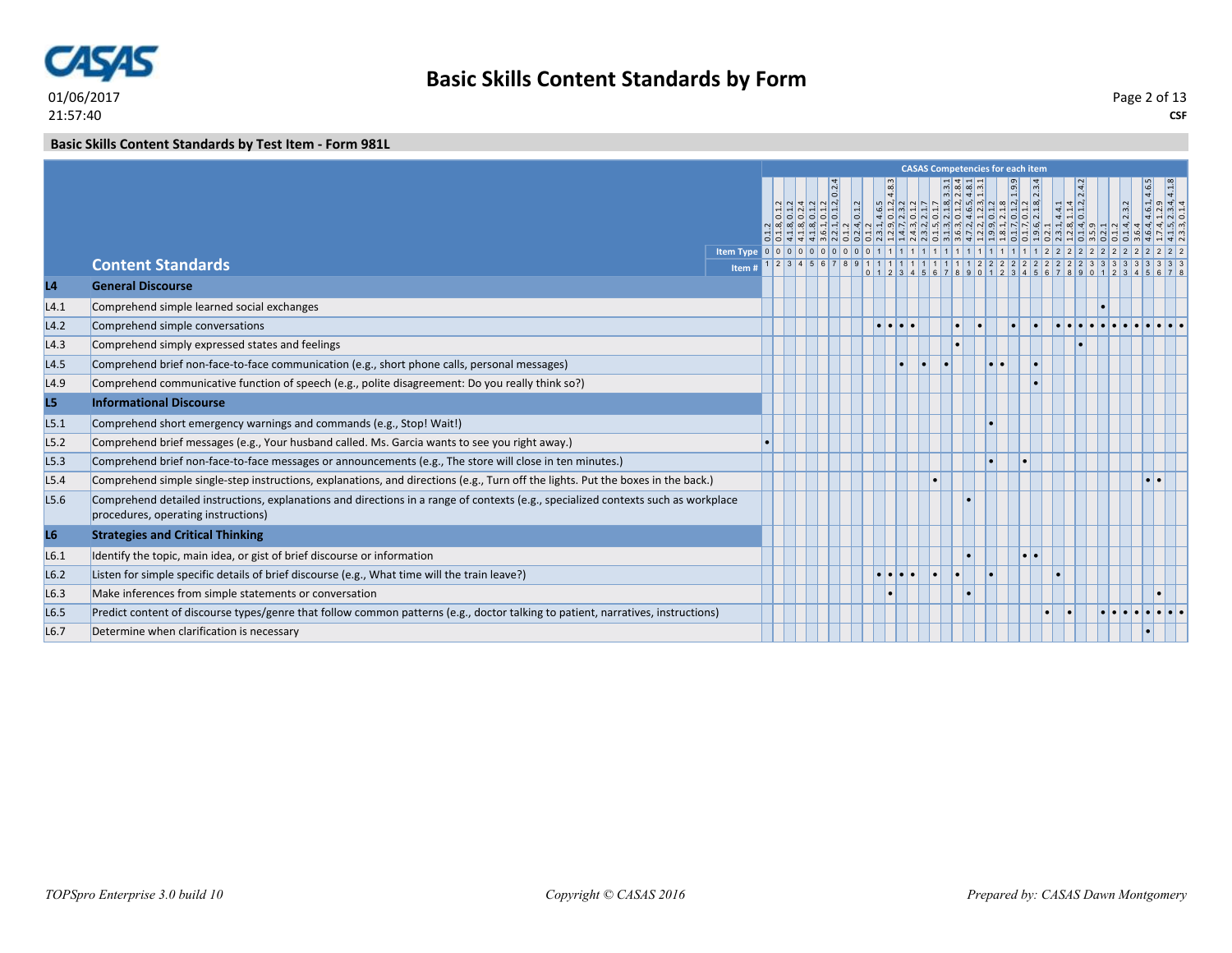

**CSF** Page 3 of 13

**Basic Skills Content Standards by Test Item - Form 982L**

|                |                                                                                                                                                                                     |               |                                       |              |                                                                                                         |           |  |                                                                                                                                                                       | <b>CASAS Competencies for each item</b>                                                                                                                                                                                                                                                                                                                                                                                                                                    |                                                                               |                                                                 |  |  |
|----------------|-------------------------------------------------------------------------------------------------------------------------------------------------------------------------------------|---------------|---------------------------------------|--------------|---------------------------------------------------------------------------------------------------------|-----------|--|-----------------------------------------------------------------------------------------------------------------------------------------------------------------------|----------------------------------------------------------------------------------------------------------------------------------------------------------------------------------------------------------------------------------------------------------------------------------------------------------------------------------------------------------------------------------------------------------------------------------------------------------------------------|-------------------------------------------------------------------------------|-----------------------------------------------------------------|--|--|
|                |                                                                                                                                                                                     |               |                                       |              |                                                                                                         |           |  |                                                                                                                                                                       |                                                                                                                                                                                                                                                                                                                                                                                                                                                                            |                                                                               |                                                                 |  |  |
|                |                                                                                                                                                                                     | $\frac{1}{2}$ | $\frac{1}{2}$                         | 0.1.2, 4.1.8 | $\overline{0.1.2}$                                                                                      |           |  | $\begin{array}{c cc}\n0.2.1 & 0.2.1 \\ 0.1.2, 2.2.3 \\ 3.1.3 & 3.4.3 \\ 0.1.2, 2.8.4 & 0.1.7, 3.1.3 \\ 1.2.1.3 & 1.3. \\ 1.4.1 & 1.4.1 \\ 1.4.1 & 1.4.2\n\end{array}$ |                                                                                                                                                                                                                                                                                                                                                                                                                                                                            | $\begin{array}{c c c c} 2.1.8 & 0.1.8 \\ 1.4.1 & 0.1.2 \\ \hline \end{array}$ | $.01.2, 3.6$<br>$.01.2, 1.1$<br>$.01.2, 2.3$                    |  |  |
|                |                                                                                                                                                                                     |               |                                       |              | $\frac{1}{2}$ مِ إِلَا إِلَا إِلَا إِلَا إِلَا إِلَا إِلَا إِلَا إِلَا إِلَا إِلَا إِلَا إِلَا إِلَا إِ |           |  |                                                                                                                                                                       | $\frac{1}{2} \left  \frac{1}{2} \right  \left  \frac{1}{2} \right  \left  \frac{1}{2} \right  \left  \frac{1}{2} \right  \left  \frac{1}{2} \right  \left  \frac{1}{2} \right  \left  \frac{1}{2} \right  \left  \frac{1}{2} \right  \left  \frac{1}{2} \right  \left  \frac{1}{2} \right  \left  \frac{1}{2} \right  \left  \frac{1}{2} \right  \left  \frac{1}{2} \right  \left  \frac{1}{2} \right  \left  \frac{1}{2} \right  \left  \frac{1}{2} \right  \left  \frac$ |                                                                               | $\sim$ $\sim$ $\sim$ $\sim$                                     |  |  |
|                |                                                                                                                                                                                     |               |                                       |              |                                                                                                         |           |  |                                                                                                                                                                       |                                                                                                                                                                                                                                                                                                                                                                                                                                                                            |                                                                               |                                                                 |  |  |
|                | <b>Content Standards</b><br>Item#                                                                                                                                                   |               |                                       |              |                                                                                                         |           |  |                                                                                                                                                                       |                                                                                                                                                                                                                                                                                                                                                                                                                                                                            |                                                                               | $11111111111111222222222223333$<br>$01234567890123456789012345$ |  |  |
| L1             | Phonology                                                                                                                                                                           |               |                                       |              |                                                                                                         |           |  |                                                                                                                                                                       |                                                                                                                                                                                                                                                                                                                                                                                                                                                                            |                                                                               |                                                                 |  |  |
| L1.1           | Recognize and distinguish between the various sounds of English (e.g., vowels, consonants, minimal pairs, rhymes)                                                                   |               |                                       |              |                                                                                                         |           |  |                                                                                                                                                                       |                                                                                                                                                                                                                                                                                                                                                                                                                                                                            |                                                                               |                                                                 |  |  |
| L1.2           | Recognize words and sounds when they are modified by adjacent sounds (e.g., final "s": walks [s] vs. plays [z]; final "-ed": walked [t]<br>vs. played [d])                          |               |                                       |              |                                                                                                         |           |  |                                                                                                                                                                       |                                                                                                                                                                                                                                                                                                                                                                                                                                                                            |                                                                               |                                                                 |  |  |
| L1.3           | Distinguish individual words in connected speech                                                                                                                                    |               | $\bullet\bullet\bullet\bullet\bullet$ |              |                                                                                                         |           |  |                                                                                                                                                                       |                                                                                                                                                                                                                                                                                                                                                                                                                                                                            |                                                                               |                                                                 |  |  |
| L1.4           | Distinguish basic stress and intonation patterns in English words and sentences (e.g., rising intonation for yes/no questions, emphasis)                                            |               | <u>ie ie ie</u>                       |              |                                                                                                         |           |  |                                                                                                                                                                       |                                                                                                                                                                                                                                                                                                                                                                                                                                                                            |                                                                               |                                                                 |  |  |
| L1.5           | Recognize reduced forms of words and phrases (e.g., gonna, gimme; Did you/Didja, twenty/twenny)                                                                                     |               |                                       |              |                                                                                                         |           |  |                                                                                                                                                                       |                                                                                                                                                                                                                                                                                                                                                                                                                                                                            |                                                                               |                                                                 |  |  |
| L2             | <b>Vocabulary</b>                                                                                                                                                                   |               |                                       |              |                                                                                                         |           |  |                                                                                                                                                                       |                                                                                                                                                                                                                                                                                                                                                                                                                                                                            |                                                                               |                                                                 |  |  |
| L2.1           | Comprehend simple words and phrases in basic communication in familiar contexts (e.g., basic courtesies, personal information,<br>survival, emergency)                              |               |                                       |              |                                                                                                         |           |  |                                                                                                                                                                       |                                                                                                                                                                                                                                                                                                                                                                                                                                                                            |                                                                               |                                                                 |  |  |
| L2.2           | Recognize letters of the alphabet, letters in words, and numbers when spelled or dictated                                                                                           |               |                                       |              |                                                                                                         |           |  |                                                                                                                                                                       |                                                                                                                                                                                                                                                                                                                                                                                                                                                                            |                                                                               |                                                                 |  |  |
| L2.3           | Comprehend high frequency words, phrases, phrasal verbs and simple idioms used in a variety of everyday contexts (e.g., everyday<br>conversations, simple descriptions, directions) |               |                                       |              |                                                                                                         |           |  |                                                                                                                                                                       |                                                                                                                                                                                                                                                                                                                                                                                                                                                                            |                                                                               |                                                                 |  |  |
| L2.4           | Comprehend simple words, phrases, and idioms drawn from functional life skill topics (e.g., shopping, housing, health, transportation,<br>employment)                               |               |                                       |              |                                                                                                         |           |  |                                                                                                                                                                       |                                                                                                                                                                                                                                                                                                                                                                                                                                                                            |                                                                               |                                                                 |  |  |
| L2.7           | Comprehend speech that contains unfamiliar vocabulary using contextual clues                                                                                                        |               |                                       |              |                                                                                                         |           |  |                                                                                                                                                                       |                                                                                                                                                                                                                                                                                                                                                                                                                                                                            |                                                                               |                                                                 |  |  |
| L3             | Grammar                                                                                                                                                                             |               |                                       |              |                                                                                                         |           |  |                                                                                                                                                                       |                                                                                                                                                                                                                                                                                                                                                                                                                                                                            |                                                                               |                                                                 |  |  |
| L3.1           | Comprehend basic grammar and structures with present tense verbs and modals of high-frequency usage (e.g., to be, to do, to need,<br>to have, can)                                  |               |                                       |              |                                                                                                         |           |  |                                                                                                                                                                       |                                                                                                                                                                                                                                                                                                                                                                                                                                                                            |                                                                               |                                                                 |  |  |
| L3.10          | Comprehend comparative forms of adjectives (e.g., faster, fastest)                                                                                                                  |               |                                       |              |                                                                                                         |           |  |                                                                                                                                                                       |                                                                                                                                                                                                                                                                                                                                                                                                                                                                            |                                                                               |                                                                 |  |  |
| L3.2           | Recognize pronouns and follow pronouns across a statement (e.g., Carlos lives with his mother.)                                                                                     |               |                                       |              |                                                                                                         | $\bullet$ |  |                                                                                                                                                                       |                                                                                                                                                                                                                                                                                                                                                                                                                                                                            |                                                                               |                                                                 |  |  |
| L3.3           | Recognize contracted forms                                                                                                                                                          |               |                                       |              |                                                                                                         |           |  |                                                                                                                                                                       |                                                                                                                                                                                                                                                                                                                                                                                                                                                                            |                                                                               |                                                                 |  |  |
| L3.4           | Recognize imperative constructions                                                                                                                                                  |               |                                       |              |                                                                                                         |           |  |                                                                                                                                                                       |                                                                                                                                                                                                                                                                                                                                                                                                                                                                            |                                                                               |                                                                 |  |  |
| L3.5           | Recognize negative constructions                                                                                                                                                    |               |                                       |              |                                                                                                         |           |  |                                                                                                                                                                       |                                                                                                                                                                                                                                                                                                                                                                                                                                                                            |                                                                               |                                                                 |  |  |
| L3.6           | Distinguish between simple questions (e.g., WH- & yes/no) and statements                                                                                                            |               |                                       |              |                                                                                                         |           |  |                                                                                                                                                                       |                                                                                                                                                                                                                                                                                                                                                                                                                                                                            |                                                                               |                                                                 |  |  |
| L3.7           | Recognize noun plurals                                                                                                                                                              |               |                                       |              |                                                                                                         |           |  |                                                                                                                                                                       |                                                                                                                                                                                                                                                                                                                                                                                                                                                                            |                                                                               |                                                                 |  |  |
| L3.8           | Recognize the possessive form of nouns and pronouns                                                                                                                                 |               |                                       |              |                                                                                                         |           |  |                                                                                                                                                                       |                                                                                                                                                                                                                                                                                                                                                                                                                                                                            |                                                                               |                                                                 |  |  |
| L3.9           | Comprehend intermediate level grammar and structures (e.g., simple past, modals, real conditional, present perfect, compound<br>simple sentences)                                   |               |                                       |              |                                                                                                         |           |  |                                                                                                                                                                       |                                                                                                                                                                                                                                                                                                                                                                                                                                                                            |                                                                               |                                                                 |  |  |
| L <sub>4</sub> | <b>General Discourse</b>                                                                                                                                                            |               |                                       |              |                                                                                                         |           |  |                                                                                                                                                                       |                                                                                                                                                                                                                                                                                                                                                                                                                                                                            |                                                                               |                                                                 |  |  |
| L4.1           | Comprehend simple learned social exchanges                                                                                                                                          |               |                                       |              |                                                                                                         |           |  |                                                                                                                                                                       |                                                                                                                                                                                                                                                                                                                                                                                                                                                                            |                                                                               |                                                                 |  |  |
| L4.2           | Comprehend simple conversations                                                                                                                                                     |               |                                       |              |                                                                                                         |           |  |                                                                                                                                                                       |                                                                                                                                                                                                                                                                                                                                                                                                                                                                            |                                                                               |                                                                 |  |  |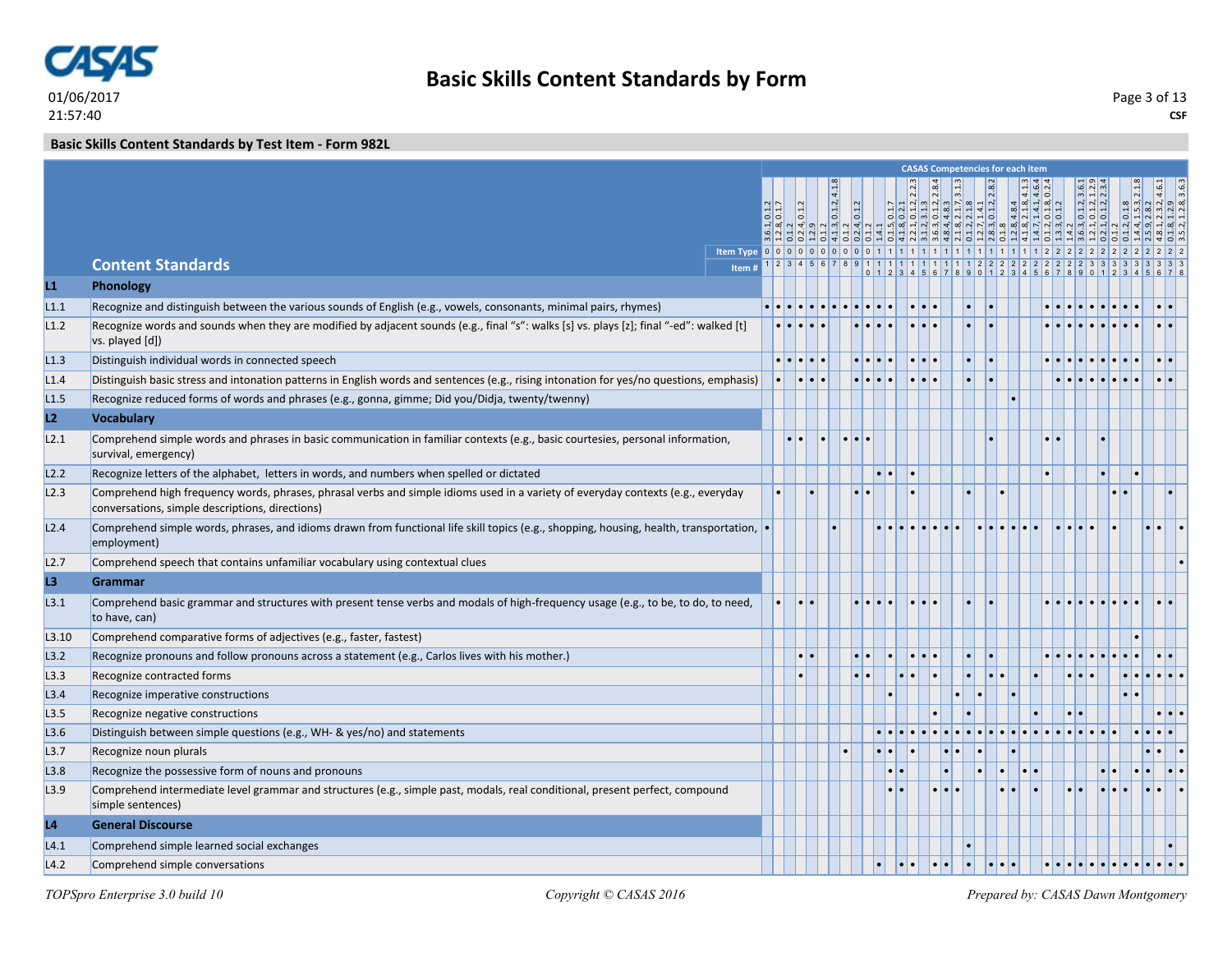

#### **Basic Skills Content Standards by Test Item - Form 982L**

|                  |                                                                                                                                  |                                         |         |       |                            |                    |           |                  |                                                       |                  | <b>CASAS Competencies for each item</b> |                  |                              |                                                                        |                    |       |
|------------------|----------------------------------------------------------------------------------------------------------------------------------|-----------------------------------------|---------|-------|----------------------------|--------------------|-----------|------------------|-------------------------------------------------------|------------------|-----------------------------------------|------------------|------------------------------|------------------------------------------------------------------------|--------------------|-------|
|                  |                                                                                                                                  |                                         | $\circ$ | 0.1.2 | $\overline{4.1}$<br>0.1.2, | $\overline{0.1.2}$ |           |                  | $\omega$ $\omega$ $\omega$ $\omega$ $\omega$ $\omega$ |                  | $\infty$                                | $\infty$         | $-16N$<br> 4 4 0 <br>$-100N$ | $\frac{6}{12}$ $\frac{3}{2}$<br>$ \vec{a}  \vec{a}  \vec{a} $<br>  oil | 2.1.8              | ا نها |
|                  | <b>Content Standards</b>                                                                                                         | k Item Type 0 0 0 0 0 0 0 0 0 0 0 1 1 1 |         |       |                            |                    |           |                  |                                                       |                  |                                         |                  | 2 2 2 2 2 2 2 3 3 3 3 3      |                                                                        |                    |       |
|                  |                                                                                                                                  | Item i                                  |         |       |                            |                    |           |                  |                                                       |                  |                                         |                  |                              |                                                                        | 123456789012345678 |       |
| L4.3             | Comprehend simply expressed states and feelings                                                                                  |                                         |         |       |                            |                    |           |                  |                                                       |                  |                                         |                  |                              |                                                                        |                    |       |
| L4.5             | Comprehend brief non-face-to-face communication (e.g., short phone calls, personal messages)                                     |                                         |         |       |                            |                    |           |                  |                                                       | $\bullet\bullet$ |                                         | $\bullet\bullet$ |                              |                                                                        |                    |       |
| L5               | <b>Informational Discourse</b>                                                                                                   |                                         |         |       |                            |                    |           |                  |                                                       |                  |                                         |                  |                              |                                                                        |                    |       |
| L5.3             | Comprehend brief non-face-to-face messages or announcements (e.g., The store will close in ten minutes.)                         |                                         |         |       |                            |                    |           |                  |                                                       |                  |                                         |                  |                              |                                                                        |                    |       |
| L5.4             | Comprehend simple single-step instructions, explanations, and directions (e.g., Turn off the lights. Put the boxes in the back.) |                                         |         |       |                            |                    | $\bullet$ |                  |                                                       |                  |                                         |                  |                              |                                                                        |                    |       |
| L <sub>5.5</sub> | Comprehend multi-step instructions and directions (e.g., Turn off the lights when you leave and lock the door.)                  |                                         |         |       |                            |                    |           |                  |                                                       |                  |                                         |                  |                              |                                                                        |                    |       |
| L6               | <b>Strategies and Critical Thinking</b>                                                                                          |                                         |         |       |                            |                    |           |                  |                                                       |                  |                                         |                  |                              |                                                                        |                    |       |
| L6.1             | Identify the topic, main idea, or gist of brief discourse or information                                                         |                                         |         |       |                            |                    |           |                  |                                                       | Ы                | $\bullet$                               |                  |                              |                                                                        |                    |       |
| L6.2             | Listen for simple specific details of brief discourse (e.g., What time will the train leave?)                                    |                                         |         |       |                            |                    |           | $\bullet\bullet$ | .                                                     |                  |                                         | I۰               |                              |                                                                        |                    |       |
| L6.3             | Make inferences from simple statements or conversation                                                                           |                                         |         |       |                            |                    |           |                  |                                                       |                  |                                         |                  |                              |                                                                        |                    |       |
| L <sub>6.5</sub> | Predict content of discourse types/genre that follow common patterns (e.g., doctor talking to patient, narratives, instructions) |                                         |         |       |                            |                    |           |                  |                                                       |                  |                                         |                  |                              |                                                                        |                    |       |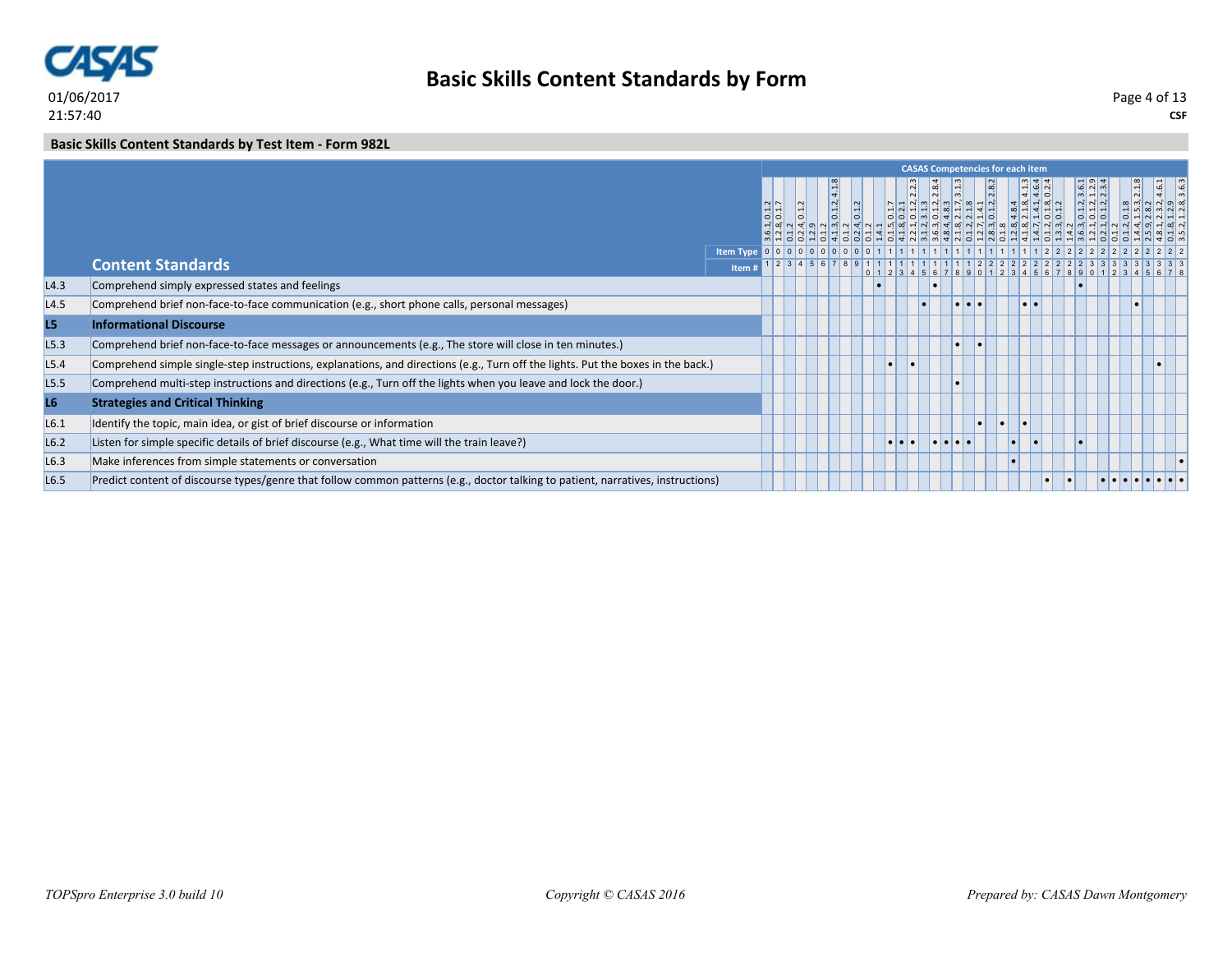

#### **Basic Skills Content Standards by Test Item - Form 983L**

|       |                                                                                                                                                                                                                        |  |                  |                                            |  |        |                  |  |  | <b>CASAS Competencies for each item</b> |     |  |                                                                                                   |       |  |
|-------|------------------------------------------------------------------------------------------------------------------------------------------------------------------------------------------------------------------------|--|------------------|--------------------------------------------|--|--------|------------------|--|--|-----------------------------------------|-----|--|---------------------------------------------------------------------------------------------------|-------|--|
|       |                                                                                                                                                                                                                        |  |                  |                                            |  | NNIQNQ |                  |  |  |                                         |     |  | $\begin{array}{r rrrr}\n & 5.6 \\ -6.55 \\ -1.2 & 2.53 \\ -1.1 & 2.53 \\ -6.4 & 2.5\n\end{array}$ | 3.6.3 |  |
|       |                                                                                                                                                                                                                        |  |                  |                                            |  |        |                  |  |  |                                         |     |  |                                                                                                   |       |  |
|       |                                                                                                                                                                                                                        |  |                  |                                            |  |        |                  |  |  |                                         |     |  |                                                                                                   |       |  |
|       |                                                                                                                                                                                                                        |  |                  |                                            |  |        |                  |  |  |                                         |     |  |                                                                                                   |       |  |
|       | <b>Content Standards</b><br>Item#                                                                                                                                                                                      |  |                  |                                            |  |        |                  |  |  |                                         |     |  |                                                                                                   |       |  |
| L1    | Phonology                                                                                                                                                                                                              |  |                  |                                            |  |        |                  |  |  |                                         |     |  |                                                                                                   |       |  |
| L1.1  | Recognize and distinguish between the various sounds of English (e.g., vowels, consonants, minimal pairs, rhymes)                                                                                                      |  |                  | $ \bullet \bullet \bullet \bullet \bullet$ |  |        |                  |  |  |                                         |     |  |                                                                                                   |       |  |
| L1.2  | Recognize words and sounds when they are modified by adjacent sounds (e.g., final "s": walks [s] vs. plays [z]; final "-ed": walked [t]<br>vs. played [d])                                                             |  |                  |                                            |  |        |                  |  |  |                                         |     |  |                                                                                                   |       |  |
| L1.3  | Distinguish individual words in connected speech                                                                                                                                                                       |  | . .              |                                            |  |        |                  |  |  |                                         |     |  |                                                                                                   |       |  |
| L1.4  | Distinguish basic stress and intonation patterns in English words and sentences (e.g., rising intonation for yes/no questions, emphasis)                                                                               |  |                  |                                            |  |        |                  |  |  |                                         |     |  |                                                                                                   |       |  |
| L1.7  | Recognize moods, emotions, and attitudes conveyed by pronunciation and stress patterns (e.g., Stress and intonation can change I<br>don't believe it! from an expression of skepticism to an exclamation of surprise.) |  |                  |                                            |  |        |                  |  |  |                                         |     |  |                                                                                                   |       |  |
| L2    | <b>Vocabulary</b>                                                                                                                                                                                                      |  |                  |                                            |  |        |                  |  |  |                                         |     |  |                                                                                                   |       |  |
| L2.1  | Comprehend simple words and phrases in basic communication in familiar contexts (e.g., basic courtesies, personal information,<br>survival, emergency)                                                                 |  |                  |                                            |  |        |                  |  |  |                                         |     |  |                                                                                                   |       |  |
| L2.2  | Recognize letters of the alphabet, letters in words, and numbers when spelled or dictated                                                                                                                              |  |                  |                                            |  |        | $\bullet\bullet$ |  |  |                                         |     |  |                                                                                                   |       |  |
| L2.3  | Comprehend high frequency words, phrases, phrasal verbs and simple idioms used in a variety of everyday contexts (e.g., everyday<br>conversations, simple descriptions, directions)                                    |  |                  |                                            |  |        |                  |  |  |                                         |     |  |                                                                                                   |       |  |
| L2.4  | Comprehend simple words, phrases, and idioms drawn from functional life skill topics (e.g., shopping, housing, health, transportation, $\cdot \cdot \cdot$<br>employment)                                              |  |                  |                                            |  |        |                  |  |  |                                         |     |  |                                                                                                   |       |  |
| L2.7  | Comprehend speech that contains unfamiliar vocabulary using contextual clues                                                                                                                                           |  |                  |                                            |  |        |                  |  |  |                                         |     |  |                                                                                                   |       |  |
| L3    | Grammar                                                                                                                                                                                                                |  |                  |                                            |  |        |                  |  |  |                                         |     |  |                                                                                                   |       |  |
| L3.1  | Comprehend basic grammar and structures with present tense verbs and modals of high-frequency usage (e.g., to be, to do, to need,<br>to have, can)                                                                     |  |                  |                                            |  |        |                  |  |  |                                         |     |  |                                                                                                   |       |  |
| L3.11 | Recognize signal words and cohesive devices that give clues to organization and content of message (e.g., first, then, however, it's<br>important that, well, anyway, that being said, etc.)                           |  |                  |                                            |  |        |                  |  |  |                                         |     |  |                                                                                                   |       |  |
| L3.2  | Recognize pronouns and follow pronouns across a statement (e.g., Carlos lives with his mother.)                                                                                                                        |  |                  |                                            |  |        |                  |  |  |                                         |     |  |                                                                                                   |       |  |
| L3.3  | Recognize contracted forms                                                                                                                                                                                             |  | $\bullet\bullet$ |                                            |  |        |                  |  |  |                                         |     |  |                                                                                                   |       |  |
| L3.4  | Recognize imperative constructions                                                                                                                                                                                     |  |                  |                                            |  |        |                  |  |  |                                         |     |  |                                                                                                   |       |  |
| L3.5  | Recognize negative constructions                                                                                                                                                                                       |  |                  |                                            |  |        |                  |  |  |                                         |     |  |                                                                                                   |       |  |
| L3.6  | Distinguish between simple questions (e.g., WH- & yes/no) and statements                                                                                                                                               |  |                  |                                            |  |        |                  |  |  |                                         |     |  |                                                                                                   |       |  |
| L3.7  | Recognize noun plurals                                                                                                                                                                                                 |  |                  |                                            |  |        |                  |  |  | $\bullet$                               | l e |  |                                                                                                   |       |  |
| L3.8  | Recognize the possessive form of nouns and pronouns                                                                                                                                                                    |  |                  |                                            |  |        |                  |  |  |                                         |     |  |                                                                                                   |       |  |
| L3.9  | Comprehend intermediate level grammar and structures (e.g., simple past, modals, real conditional, present perfect, compound<br>simple sentences)                                                                      |  |                  |                                            |  |        |                  |  |  |                                         |     |  |                                                                                                   |       |  |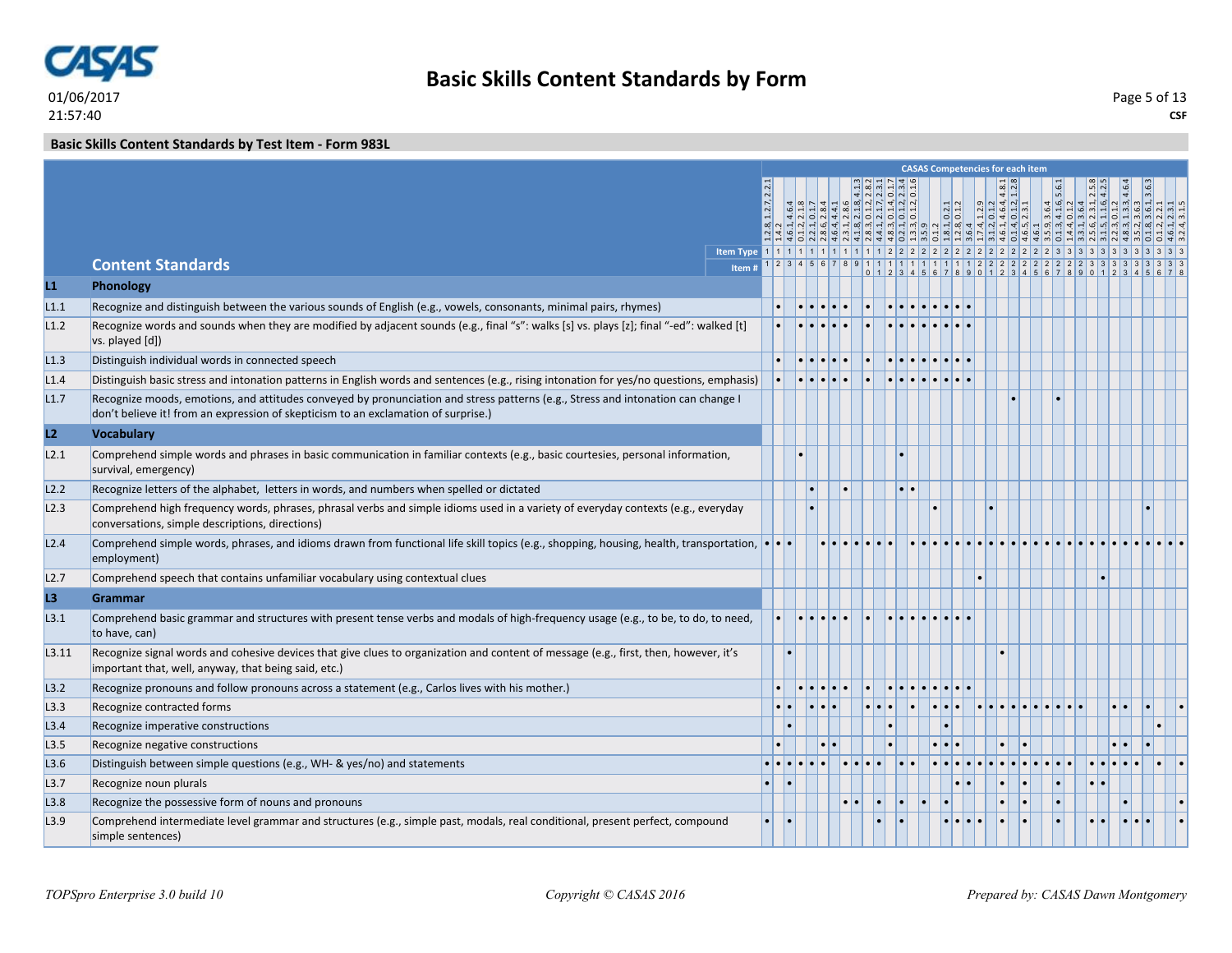

#### **Basic Skills Content Standards by Test Item - Form 983L**

|                  |                                                                                                                                                                           | <b>CASAS Competencies for each item</b><br>5.6.1 |                  |  |                         |  |   |  |                                                                                                                                                                                                        |  |                                                                                   |  |                                           |          |  |           |  |  |
|------------------|---------------------------------------------------------------------------------------------------------------------------------------------------------------------------|--------------------------------------------------|------------------|--|-------------------------|--|---|--|--------------------------------------------------------------------------------------------------------------------------------------------------------------------------------------------------------|--|-----------------------------------------------------------------------------------|--|-------------------------------------------|----------|--|-----------|--|--|
|                  |                                                                                                                                                                           |                                                  |                  |  |                         |  |   |  | $\frac{1}{4}$ $\frac{1}{2}$ $\frac{1}{2}$ $\frac{1}{2}$ $\frac{1}{2}$ $\frac{1}{2}$ $\frac{1}{2}$ $\frac{1}{2}$ $\frac{1}{2}$ $\frac{1}{2}$ $\frac{1}{2}$ $\frac{1}{2}$<br>0.1.2, 0.1.4, 0.1.2, 0.1.2, |  | $\frac{0.2.1}{0.1.2}$<br>$\left  \begin{array}{c} -1 \\ 0 \end{array} \right $ of |  | 4.8.28<br>$ 0 $ $ 4 $ $ 3 $ $ 4$<br> 3349 |          |  |           |  |  |
|                  | <b>Content Standards</b>                                                                                                                                                  | <b>Item Type</b><br>Item#                        |                  |  |                         |  |   |  |                                                                                                                                                                                                        |  |                                                                                   |  |                                           |          |  |           |  |  |
| L4               | <b>General Discourse</b>                                                                                                                                                  |                                                  |                  |  |                         |  |   |  |                                                                                                                                                                                                        |  |                                                                                   |  |                                           | 90123456 |  |           |  |  |
| L4.2             | Comprehend simple conversations                                                                                                                                           |                                                  | $\bullet\bullet$ |  | $  \bullet   \bullet  $ |  |   |  |                                                                                                                                                                                                        |  |                                                                                   |  |                                           |          |  |           |  |  |
| L4.3             | Comprehend simply expressed states and feelings                                                                                                                           |                                                  |                  |  |                         |  |   |  |                                                                                                                                                                                                        |  |                                                                                   |  |                                           |          |  |           |  |  |
| L4.5             | Comprehend brief non-face-to-face communication (e.g., short phone calls, personal messages)                                                                              |                                                  |                  |  |                         |  | . |  |                                                                                                                                                                                                        |  |                                                                                   |  |                                           |          |  |           |  |  |
| L5               | <b>Informational Discourse</b>                                                                                                                                            |                                                  |                  |  |                         |  |   |  |                                                                                                                                                                                                        |  |                                                                                   |  |                                           |          |  |           |  |  |
| L5.2             | Comprehend brief messages (e.g., Your husband called. Ms. Garcia wants to see you right away.)                                                                            |                                                  |                  |  |                         |  |   |  |                                                                                                                                                                                                        |  |                                                                                   |  |                                           |          |  |           |  |  |
| L5.3             | Comprehend brief non-face-to-face messages or announcements (e.g., The store will close in ten minutes.)                                                                  |                                                  |                  |  |                         |  |   |  |                                                                                                                                                                                                        |  |                                                                                   |  |                                           |          |  |           |  |  |
| L5.4             | Comprehend simple single-step instructions, explanations, and directions (e.g., Turn off the lights. Put the boxes in the back.)                                          |                                                  |                  |  |                         |  |   |  |                                                                                                                                                                                                        |  |                                                                                   |  |                                           |          |  |           |  |  |
| L5.5             | Comprehend multi-step instructions and directions (e.g., Turn off the lights when you leave and lock the door.)                                                           |                                                  |                  |  |                         |  |   |  |                                                                                                                                                                                                        |  |                                                                                   |  |                                           |          |  |           |  |  |
| L5.6             | Comprehend detailed instructions, explanations and directions in a range of contexts (e.g., specialized contexts such as workplace<br>procedures, operating instructions) |                                                  |                  |  |                         |  |   |  |                                                                                                                                                                                                        |  |                                                                                   |  |                                           |          |  |           |  |  |
| L <sub>6</sub>   | <b>Strategies and Critical Thinking</b>                                                                                                                                   |                                                  |                  |  |                         |  |   |  |                                                                                                                                                                                                        |  |                                                                                   |  |                                           |          |  |           |  |  |
| L6.1             | Identify the topic, main idea, or gist of brief discourse or information                                                                                                  |                                                  |                  |  |                         |  |   |  |                                                                                                                                                                                                        |  |                                                                                   |  |                                           |          |  | $\bullet$ |  |  |
| L6.2             | Listen for simple specific details of brief discourse (e.g., What time will the train leave?)                                                                             |                                                  |                  |  |                         |  |   |  |                                                                                                                                                                                                        |  |                                                                                   |  |                                           |          |  |           |  |  |
| L6.3             | Make inferences from simple statements or conversation                                                                                                                    |                                                  |                  |  |                         |  |   |  |                                                                                                                                                                                                        |  |                                                                                   |  |                                           |          |  |           |  |  |
| L <sub>6.5</sub> | Predict content of discourse types/genre that follow common patterns (e.g., doctor talking to patient, narratives, instructions)                                          |                                                  |                  |  |                         |  |   |  | $\bullet\bullet$                                                                                                                                                                                       |  |                                                                                   |  |                                           |          |  |           |  |  |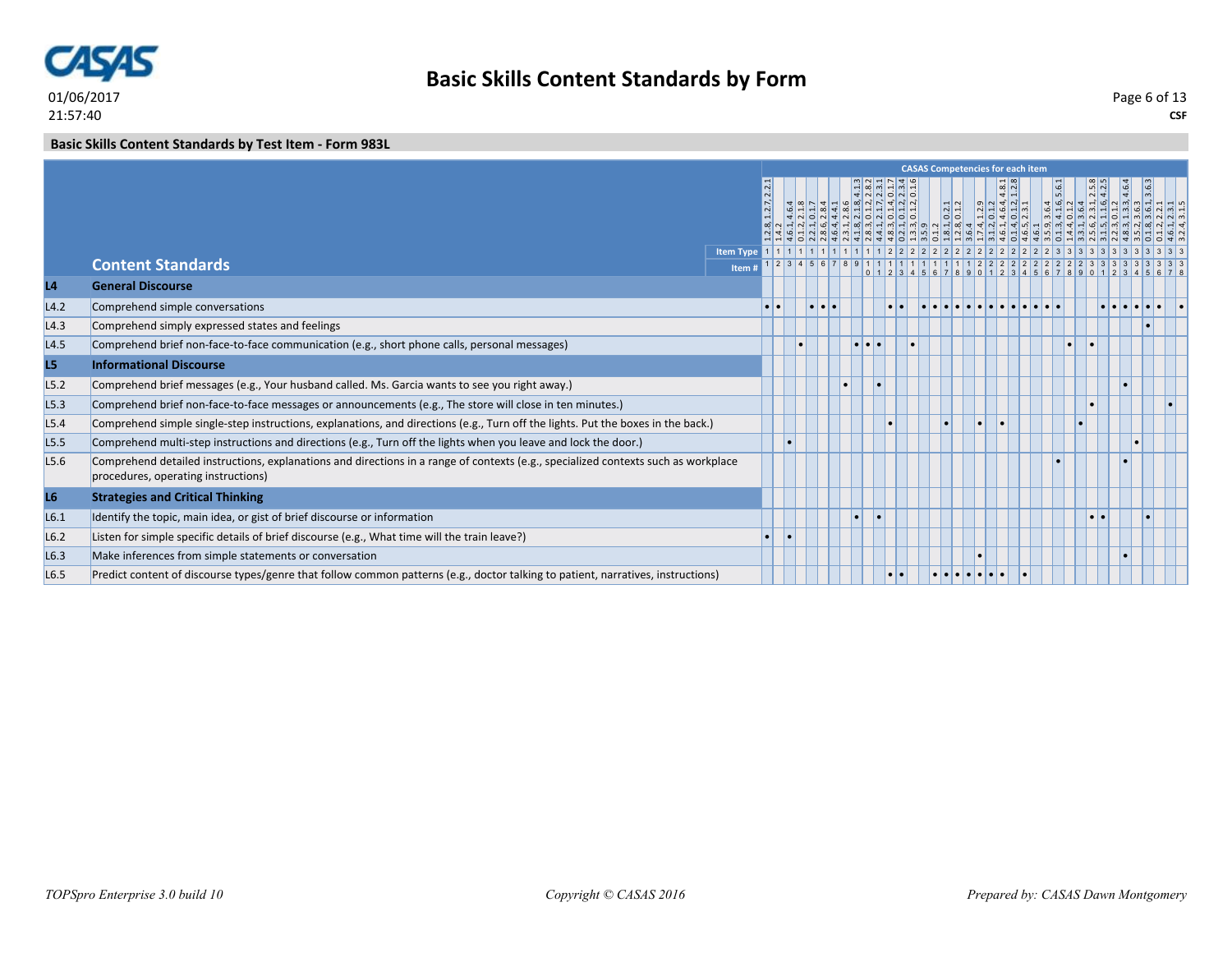#### **Basic Skills Content Standards by Test Item - Form 984L**

|       |                                                                                                                                                                                                                        |                         |                 |               |                      |    |                         |               |  | <b>CASAS Competencies for each item</b>                                                                                                                                                                                                    |                         |  |  |                     |  |
|-------|------------------------------------------------------------------------------------------------------------------------------------------------------------------------------------------------------------------------|-------------------------|-----------------|---------------|----------------------|----|-------------------------|---------------|--|--------------------------------------------------------------------------------------------------------------------------------------------------------------------------------------------------------------------------------------------|-------------------------|--|--|---------------------|--|
|       |                                                                                                                                                                                                                        |                         |                 |               |                      |    |                         |               |  | 81, 02.1<br>64, 4, 6.1, 4, 6.5<br>6.4, 4, 6.1, 4, 4, 6.5<br>1.5, 2.3, 4, 4, 5, 4, 6.5, 4, 6.5, 4, 6.5, 4, 6.5, 6.5, 6.6, 6.1<br>1.1, 4, 6.5, 6.6, 6.1, 6.5, 6.6, 6.1, 6.5, 6.6, 6.1, 6.5, 6.6, 6.1, 6.5, 6.6, 6.1, 6.1, 6.1, 6.1, 6.1, 6.1 |                         |  |  |                     |  |
|       |                                                                                                                                                                                                                        |                         |                 | q q           | $3.3334$<br>$7.1314$ |    | $\vert$ <sup>3</sup> .3 |               |  |                                                                                                                                                                                                                                            |                         |  |  |                     |  |
|       |                                                                                                                                                                                                                        |                         |                 | <u>리라리 취임</u> | பு நுய               |    |                         |               |  |                                                                                                                                                                                                                                            |                         |  |  |                     |  |
|       |                                                                                                                                                                                                                        |                         |                 |               |                      |    |                         |               |  |                                                                                                                                                                                                                                            |                         |  |  |                     |  |
|       | <b>Content Standards</b><br>Item#                                                                                                                                                                                      |                         |                 |               |                      |    |                         |               |  | $911111111111111122222222222333$                                                                                                                                                                                                           |                         |  |  |                     |  |
| L1    | Phonology                                                                                                                                                                                                              |                         |                 |               |                      |    |                         |               |  | 0 1 2 3 4 5 6 7 8 9 0 1 2 3 4 5 6 7 8 9 0 1                                                                                                                                                                                                |                         |  |  |                     |  |
|       |                                                                                                                                                                                                                        |                         |                 |               |                      |    |                         |               |  |                                                                                                                                                                                                                                            |                         |  |  |                     |  |
| L1.1  | Recognize and distinguish between the various sounds of English (e.g., vowels, consonants, minimal pairs, rhymes)                                                                                                      |                         |                 |               |                      |    |                         |               |  |                                                                                                                                                                                                                                            |                         |  |  |                     |  |
| L1.2  | Recognize words and sounds when they are modified by adjacent sounds (e.g., final "s": walks [s] vs. plays [z]; final "-ed": walked [t]<br>vs. played [d])                                                             |                         |                 |               |                      |    |                         |               |  |                                                                                                                                                                                                                                            |                         |  |  |                     |  |
| L1.3  | Distinguish individual words in connected speech                                                                                                                                                                       | $\bullet\bullet\bullet$ |                 |               |                      |    |                         |               |  |                                                                                                                                                                                                                                            |                         |  |  |                     |  |
| L1.4  | Distinguish basic stress and intonation patterns in English words and sentences (e.g., rising intonation for yes/no questions, emphasis) $\cdot \cdot \cdot$                                                           |                         |                 |               | ۱.                   | I۰ |                         |               |  |                                                                                                                                                                                                                                            |                         |  |  |                     |  |
| L1.7  | Recognize moods, emotions, and attitudes conveyed by pronunciation and stress patterns (e.g., Stress and intonation can change I<br>don't believe it! from an expression of skepticism to an exclamation of surprise.) |                         |                 |               |                      |    |                         |               |  |                                                                                                                                                                                                                                            |                         |  |  |                     |  |
| L2    | <b>Vocabulary</b>                                                                                                                                                                                                      |                         |                 |               |                      |    |                         |               |  |                                                                                                                                                                                                                                            |                         |  |  |                     |  |
| L2.1  | Comprehend simple words and phrases in basic communication in familiar contexts (e.g., basic courtesies, personal information,                                                                                         |                         |                 |               |                      |    |                         |               |  |                                                                                                                                                                                                                                            |                         |  |  |                     |  |
|       | survival, emergency)                                                                                                                                                                                                   |                         |                 |               |                      |    |                         |               |  |                                                                                                                                                                                                                                            |                         |  |  |                     |  |
| L2.2  | Recognize letters of the alphabet, letters in words, and numbers when spelled or dictated                                                                                                                              |                         |                 |               |                      |    |                         |               |  |                                                                                                                                                                                                                                            |                         |  |  |                     |  |
| L2.3  | Comprehend high frequency words, phrases, phrasal verbs and simple idioms used in a variety of everyday contexts (e.g., everyday<br>conversations, simple descriptions, directions)                                    |                         |                 |               |                      |    |                         |               |  |                                                                                                                                                                                                                                            |                         |  |  |                     |  |
| L2.4  | Comprehend simple words, phrases, and idioms drawn from functional life skill topics (e.g., shopping, housing, health, transportation,<br>employment)                                                                  |                         | $\cdot$ $\cdot$ |               |                      |    |                         |               |  |                                                                                                                                                                                                                                            |                         |  |  |                     |  |
| L2.6  | Comprehend words changed by prefixes, suffixes, etc. (e.g., happy/unhappy; govern, government)                                                                                                                         |                         |                 |               |                      |    |                         |               |  |                                                                                                                                                                                                                                            |                         |  |  |                     |  |
| L2.7  | Comprehend speech that contains unfamiliar vocabulary using contextual clues                                                                                                                                           |                         |                 |               |                      |    |                         |               |  |                                                                                                                                                                                                                                            |                         |  |  |                     |  |
| L3    | Grammar                                                                                                                                                                                                                |                         |                 |               |                      |    |                         |               |  |                                                                                                                                                                                                                                            |                         |  |  |                     |  |
| L3.1  | Comprehend basic grammar and structures with present tense verbs and modals of high-frequency usage (e.g., to be, to do, to need,<br>to have, can)                                                                     |                         |                 |               |                      |    |                         |               |  |                                                                                                                                                                                                                                            |                         |  |  |                     |  |
| L3.11 | Recognize signal words and cohesive devices that give clues to organization and content of message (e.g., first, then, however, it's                                                                                   |                         |                 |               |                      |    |                         |               |  |                                                                                                                                                                                                                                            |                         |  |  |                     |  |
|       | important that, well, anyway, that being said, etc.)                                                                                                                                                                   |                         |                 |               |                      |    |                         |               |  |                                                                                                                                                                                                                                            |                         |  |  |                     |  |
| L3.13 | Comprehend advanced grammar and structures (e.g., complex tenses, all conditionals (real and unreal), passive voice, reported<br>speech, compound/complex sentences)                                                   |                         |                 |               |                      |    |                         |               |  |                                                                                                                                                                                                                                            |                         |  |  |                     |  |
| L3.14 | Recognize a range of question types (e.g., embedded questions, tag questions)                                                                                                                                          |                         |                 |               |                      |    |                         |               |  |                                                                                                                                                                                                                                            |                         |  |  |                     |  |
| L3.2  | Recognize pronouns and follow pronouns across a statement (e.g., Carlos lives with his mother.)                                                                                                                        |                         |                 |               |                      |    |                         |               |  |                                                                                                                                                                                                                                            |                         |  |  |                     |  |
| L3.3  | Recognize contracted forms                                                                                                                                                                                             |                         |                 |               | $\cdot \cdot$        |    |                         |               |  |                                                                                                                                                                                                                                            |                         |  |  | $\bullet$ $\bullet$ |  |
| L3.4  | Recognize imperative constructions                                                                                                                                                                                     |                         |                 |               |                      |    |                         | $\cdot \cdot$ |  |                                                                                                                                                                                                                                            |                         |  |  |                     |  |
| L3.5  | Recognize negative constructions                                                                                                                                                                                       |                         |                 |               |                      |    |                         |               |  |                                                                                                                                                                                                                                            | $\bullet\bullet\bullet$ |  |  |                     |  |
| L3.6  | Distinguish between simple questions (e.g., WH- & yes/no) and statements                                                                                                                                               |                         |                 |               |                      |    |                         |               |  |                                                                                                                                                                                                                                            |                         |  |  |                     |  |
| L3.7  | Recognize noun plurals                                                                                                                                                                                                 |                         |                 |               |                      |    |                         |               |  |                                                                                                                                                                                                                                            |                         |  |  |                     |  |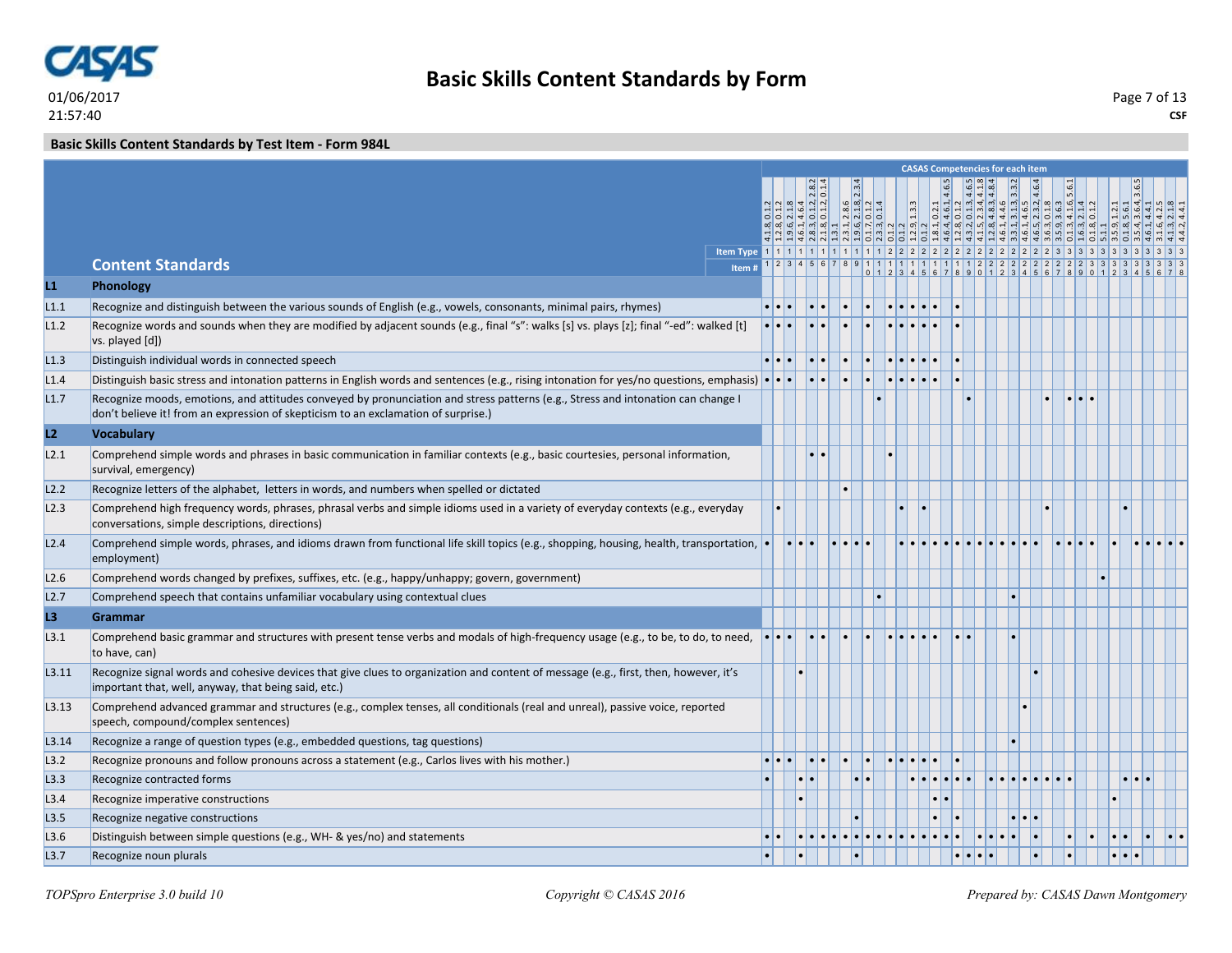

#### **Basic Skills Content Standards by Test Item - Form 984L**

|                  |                                                                                                                                                                           |        |                  |                                                                                                                                                                              |   |                                                                                                                            |                                                                                                                            |  | <b>CASAS Competencies for each item</b>                                                                                                                                                         |          |  |  |  |
|------------------|---------------------------------------------------------------------------------------------------------------------------------------------------------------------------|--------|------------------|------------------------------------------------------------------------------------------------------------------------------------------------------------------------------|---|----------------------------------------------------------------------------------------------------------------------------|----------------------------------------------------------------------------------------------------------------------------|--|-------------------------------------------------------------------------------------------------------------------------------------------------------------------------------------------------|----------|--|--|--|
|                  |                                                                                                                                                                           |        |                  | $\frac{1}{2}$ $\frac{1}{2}$ $\frac{1}{2}$ $\frac{1}{2}$ $\frac{1}{2}$ $\frac{1}{2}$ $\frac{1}{2}$ $\frac{1}{2}$ $\frac{1}{2}$<br><u>라리 제 하다</u><br>4 4 4 4 6 6 4 6 6 6 6 4 6 | N | $\begin{array}{ c c c c c }\n\hline\n3.4 & 3.1 & 1.4 \\ \hline\n2.1 & 1.2 & 1.4 \\ \hline\n0 & 0 & 1.4 & 1.4\n\end{array}$ | $\overline{\phantom{1}13.3}$<br>$  \mathfrak{G}   \mathfrak{r}  $ m $  \mathfrak{a}   \mathfrak{a}  $ m $  \mathfrak{a}  $ |  | $\begin{array}{l} 0.2.1 & 4.6.5 \\ 0.1.2 & 4.6.1 \\ 0.1.3 & 4.6.5 \\ 2.2.3.4 & 4.1.8 \\ 4.4.8 & 3.4.8.3 \\ 3.4.5 & 3.3.2 \\ 3.4.5 & 3.3.2 \\ 3.4.6 & 3.4.6.4 \\ 3.4.5 & 3.4.6.4 \\ \end{array}$ |          |  |  |  |
|                  |                                                                                                                                                                           |        |                  |                                                                                                                                                                              |   |                                                                                                                            |                                                                                                                            |  |                                                                                                                                                                                                 |          |  |  |  |
|                  | <b>Content Standards</b>                                                                                                                                                  | Item # |                  |                                                                                                                                                                              |   |                                                                                                                            |                                                                                                                            |  |                                                                                                                                                                                                 |          |  |  |  |
| L3.8             | Recognize the possessive form of nouns and pronouns                                                                                                                       |        |                  |                                                                                                                                                                              |   |                                                                                                                            |                                                                                                                            |  |                                                                                                                                                                                                 |          |  |  |  |
| L3.9             | Comprehend intermediate level grammar and structures (e.g., simple past, modals, real conditional, present perfect, compound<br>simple sentences)                         |        |                  |                                                                                                                                                                              |   |                                                                                                                            |                                                                                                                            |  |                                                                                                                                                                                                 |          |  |  |  |
| L4               | <b>General Discourse</b>                                                                                                                                                  |        |                  |                                                                                                                                                                              |   |                                                                                                                            |                                                                                                                            |  |                                                                                                                                                                                                 |          |  |  |  |
| L4.2             | Comprehend simple conversations                                                                                                                                           |        |                  |                                                                                                                                                                              |   |                                                                                                                            |                                                                                                                            |  |                                                                                                                                                                                                 |          |  |  |  |
| L4.3             | Comprehend simply expressed states and feelings                                                                                                                           |        |                  |                                                                                                                                                                              |   |                                                                                                                            |                                                                                                                            |  |                                                                                                                                                                                                 |          |  |  |  |
| L4.4             | Comprehend abbreviated forms of speech (e.g., Want some?)                                                                                                                 |        |                  |                                                                                                                                                                              |   |                                                                                                                            |                                                                                                                            |  |                                                                                                                                                                                                 |          |  |  |  |
| L4.5             | Comprehend brief non-face-to-face communication (e.g., short phone calls, personal messages)                                                                              |        |                  |                                                                                                                                                                              |   |                                                                                                                            |                                                                                                                            |  |                                                                                                                                                                                                 |          |  |  |  |
| L4.7             | Comprehend extended social narrative (e.g., a description of weekend activities)                                                                                          |        |                  |                                                                                                                                                                              |   |                                                                                                                            |                                                                                                                            |  |                                                                                                                                                                                                 |          |  |  |  |
| L4.9             | Comprehend communicative function of speech (e.g., polite disagreement: Do you really think so?)                                                                          |        |                  |                                                                                                                                                                              |   |                                                                                                                            |                                                                                                                            |  |                                                                                                                                                                                                 |          |  |  |  |
| L5               | <b>Informational Discourse</b>                                                                                                                                            |        |                  |                                                                                                                                                                              |   |                                                                                                                            |                                                                                                                            |  |                                                                                                                                                                                                 |          |  |  |  |
| L5.2             | Comprehend brief messages (e.g., Your husband called. Ms. Garcia wants to see you right away.)                                                                            |        |                  |                                                                                                                                                                              |   |                                                                                                                            |                                                                                                                            |  |                                                                                                                                                                                                 |          |  |  |  |
| L5.3             | Comprehend brief non-face-to-face messages or announcements (e.g., The store will close in ten minutes.)                                                                  |        |                  |                                                                                                                                                                              |   |                                                                                                                            |                                                                                                                            |  |                                                                                                                                                                                                 |          |  |  |  |
| L5.4             | Comprehend simple single-step instructions, explanations, and directions (e.g., Turn off the lights. Put the boxes in the back.)                                          |        |                  |                                                                                                                                                                              |   |                                                                                                                            |                                                                                                                            |  |                                                                                                                                                                                                 |          |  |  |  |
| L <sub>5.5</sub> | Comprehend multi-step instructions and directions (e.g., Turn off the lights when you leave and lock the door.)                                                           |        |                  |                                                                                                                                                                              |   |                                                                                                                            |                                                                                                                            |  |                                                                                                                                                                                                 |          |  |  |  |
| L <sub>5.6</sub> | Comprehend detailed instructions, explanations and directions in a range of contexts (e.g., specialized contexts such as workplace<br>procedures, operating instructions) |        |                  |                                                                                                                                                                              |   |                                                                                                                            |                                                                                                                            |  |                                                                                                                                                                                                 |          |  |  |  |
| L <sub>6</sub>   | <b>Strategies and Critical Thinking</b>                                                                                                                                   |        |                  |                                                                                                                                                                              |   |                                                                                                                            |                                                                                                                            |  |                                                                                                                                                                                                 |          |  |  |  |
| L6.1             | Identify the topic, main idea, or gist of brief discourse or information                                                                                                  |        |                  |                                                                                                                                                                              |   |                                                                                                                            |                                                                                                                            |  |                                                                                                                                                                                                 |          |  |  |  |
| L6.2             | Listen for simple specific details of brief discourse (e.g., What time will the train leave?)                                                                             |        | $\bullet\bullet$ |                                                                                                                                                                              |   |                                                                                                                            |                                                                                                                            |  |                                                                                                                                                                                                 |          |  |  |  |
| L6.3             | Make inferences from simple statements or conversation                                                                                                                    |        |                  |                                                                                                                                                                              |   |                                                                                                                            |                                                                                                                            |  |                                                                                                                                                                                                 |          |  |  |  |
| L6.5             | Predict content of discourse types/genre that follow common patterns (e.g., doctor talking to patient, narratives, instructions)                                          |        |                  |                                                                                                                                                                              |   |                                                                                                                            |                                                                                                                            |  |                                                                                                                                                                                                 | le le le |  |  |  |
| L <sub>6.7</sub> | Determine when clarification is necessary                                                                                                                                 |        |                  |                                                                                                                                                                              |   |                                                                                                                            |                                                                                                                            |  |                                                                                                                                                                                                 |          |  |  |  |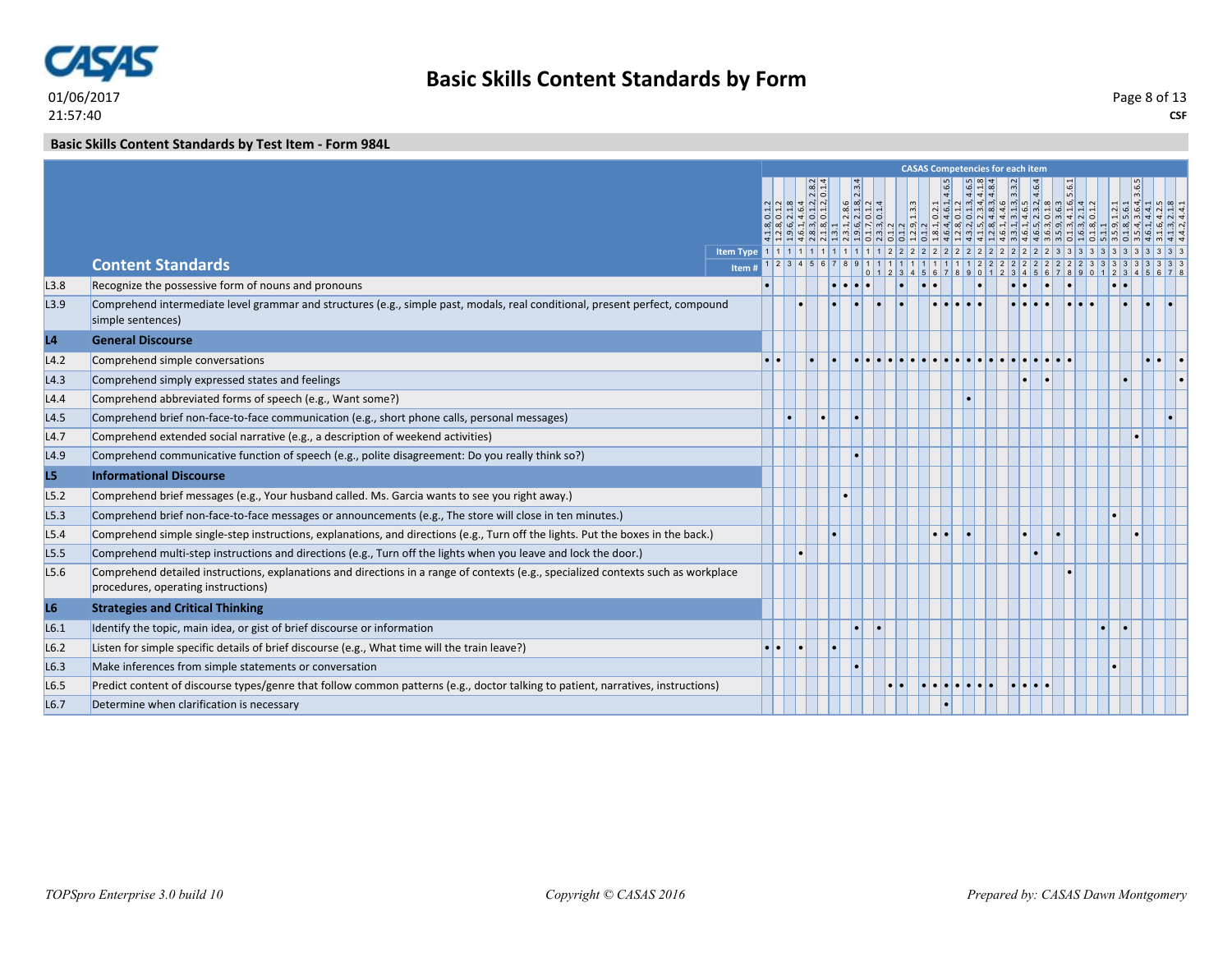

#### **Basic Skills Content Standards by Test Item - Form 985L**

|                |                                                                                                                                                                                                                                               |  |                       |                                           |  |                          |  | <b>CASAS Competencies for each item</b>                                |                                                                                                                                                                                          |                                                                                                                                                                                                                                                                                                                                                                                                                                                           |  |  |
|----------------|-----------------------------------------------------------------------------------------------------------------------------------------------------------------------------------------------------------------------------------------------|--|-----------------------|-------------------------------------------|--|--------------------------|--|------------------------------------------------------------------------|------------------------------------------------------------------------------------------------------------------------------------------------------------------------------------------|-----------------------------------------------------------------------------------------------------------------------------------------------------------------------------------------------------------------------------------------------------------------------------------------------------------------------------------------------------------------------------------------------------------------------------------------------------------|--|--|
|                |                                                                                                                                                                                                                                               |  |                       | $484$<br>$484$<br>$154$<br>$494$          |  |                          |  | $\begin{array}{ c c }\n 2 & 4.6.5 \\  \hline\n 1, 4.6.5\n \end{array}$ |                                                                                                                                                                                          |                                                                                                                                                                                                                                                                                                                                                                                                                                                           |  |  |
|                |                                                                                                                                                                                                                                               |  |                       | $ \vec{u}   \vec{u}   \vec{u}   \vec{u} $ |  | $\frac{4}{10}$   00   00 |  |                                                                        |                                                                                                                                                                                          | $\vec{a} \cdot \vec{b} \cdot \vec{c} \cdot \vec{d} \cdot \vec{d} \cdot \vec{d} \cdot \vec{d} \cdot \vec{d} \cdot \vec{d} \cdot \vec{d} \cdot \vec{d} \cdot \vec{d} \cdot \vec{d} \cdot \vec{d} \cdot \vec{d} \cdot \vec{d} \cdot \vec{d} \cdot \vec{d} \cdot \vec{d} \cdot \vec{d} \cdot \vec{d} \cdot \vec{d} \cdot \vec{d} \cdot \vec{d} \cdot \vec{d} \cdot \vec{d} \cdot \vec{d} \cdot \vec{d} \cdot \vec{d} \cdot \vec{d} \cdot \vec{d} \cdot \vec{$ |  |  |
|                |                                                                                                                                                                                                                                               |  |                       |                                           |  |                          |  |                                                                        |                                                                                                                                                                                          |                                                                                                                                                                                                                                                                                                                                                                                                                                                           |  |  |
|                |                                                                                                                                                                                                                                               |  |                       |                                           |  |                          |  |                                                                        |                                                                                                                                                                                          |                                                                                                                                                                                                                                                                                                                                                                                                                                                           |  |  |
|                | <b>Content Standards</b>                                                                                                                                                                                                                      |  |                       |                                           |  |                          |  |                                                                        | $1 \ 2 \ 3 \ 4 \ 5 \ 6 \ 7 \ 8 \ 9 \ 1 \ 1 \ 1 \ 1 \ 1 \ 1 \ 1 \ 1 \ 1 \ 1 \ 2 \ 2 \ 2 \ 2 \ 2 \ 2 \ 2 \ 2 \ 2 \ 2 \ 2 \ 3 \ 3 \ 3 \ 3$<br>0 1 2 3 4 5 6 7 8 9 0 1 2 3 4 5 6 7 8 9 0 1 2 |                                                                                                                                                                                                                                                                                                                                                                                                                                                           |  |  |
| L1             | Phonology                                                                                                                                                                                                                                     |  |                       |                                           |  |                          |  |                                                                        |                                                                                                                                                                                          |                                                                                                                                                                                                                                                                                                                                                                                                                                                           |  |  |
| L1.7           | Recognize moods, emotions, and attitudes conveyed by pronunciation and stress patterns (e.g., Stress and intonation can change I<br>don't believe it! from an expression of skepticism to an exclamation of surprise.)                        |  |                       |                                           |  |                          |  |                                                                        |                                                                                                                                                                                          |                                                                                                                                                                                                                                                                                                                                                                                                                                                           |  |  |
| L2             | <b>Vocabulary</b>                                                                                                                                                                                                                             |  |                       |                                           |  |                          |  |                                                                        |                                                                                                                                                                                          |                                                                                                                                                                                                                                                                                                                                                                                                                                                           |  |  |
| L2.3           | Comprehend high frequency words, phrases, phrasal verbs and simple idioms used in a variety of everyday contexts (e.g., everyday<br>conversations, simple descriptions, directions)                                                           |  |                       |                                           |  |                          |  |                                                                        |                                                                                                                                                                                          |                                                                                                                                                                                                                                                                                                                                                                                                                                                           |  |  |
| L2.4           | Comprehend simple words, phrases, and idioms drawn from functional life skill topics (e.g., shopping, housing, health, transportation,<br>employment)                                                                                         |  | $ \bullet  \bullet  $ |                                           |  |                          |  |                                                                        |                                                                                                                                                                                          |                                                                                                                                                                                                                                                                                                                                                                                                                                                           |  |  |
| L2.6           | Comprehend words changed by prefixes, suffixes, etc. (e.g., happy/unhappy; govern, government)                                                                                                                                                |  |                       |                                           |  |                          |  |                                                                        |                                                                                                                                                                                          |                                                                                                                                                                                                                                                                                                                                                                                                                                                           |  |  |
| L2.7           | Comprehend speech that contains unfamiliar vocabulary using contextual clues                                                                                                                                                                  |  |                       |                                           |  |                          |  |                                                                        |                                                                                                                                                                                          |                                                                                                                                                                                                                                                                                                                                                                                                                                                           |  |  |
| L2.8           | Comprehend a wide range of vocabulary such as synonyms (e.g., doctor vs. physician), precise terminology (e.g., home vs. duplex<br>apartment), phrasal verbs and idioms (e.g., to be late vs. running behind schedule) on a variety of topics |  |                       |                                           |  |                          |  |                                                                        |                                                                                                                                                                                          |                                                                                                                                                                                                                                                                                                                                                                                                                                                           |  |  |
| L2.9           | Comprehend specialized vocabulary (e.g., technical, academic)                                                                                                                                                                                 |  |                       |                                           |  | $\bullet$                |  |                                                                        |                                                                                                                                                                                          |                                                                                                                                                                                                                                                                                                                                                                                                                                                           |  |  |
| L <sub>3</sub> | <b>Grammar</b>                                                                                                                                                                                                                                |  |                       |                                           |  |                          |  |                                                                        |                                                                                                                                                                                          |                                                                                                                                                                                                                                                                                                                                                                                                                                                           |  |  |
| L3.11          | Recognize signal words and cohesive devices that give clues to organization and content of message (e.g., first, then, however, it's<br>important that, well, anyway, that being said, etc.)                                                  |  |                       |                                           |  |                          |  |                                                                        |                                                                                                                                                                                          |                                                                                                                                                                                                                                                                                                                                                                                                                                                           |  |  |
| L3.13          | Comprehend advanced grammar and structures (e.g., complex tenses, all conditionals (real and unreal), passive voice, reported<br>speech, compound/complex sentences)                                                                          |  |                       |                                           |  |                          |  |                                                                        |                                                                                                                                                                                          |                                                                                                                                                                                                                                                                                                                                                                                                                                                           |  |  |
| L3.14          | Recognize a range of question types (e.g., embedded questions, tag questions)                                                                                                                                                                 |  |                       |                                           |  |                          |  |                                                                        |                                                                                                                                                                                          |                                                                                                                                                                                                                                                                                                                                                                                                                                                           |  |  |
| L3.3           | Recognize contracted forms                                                                                                                                                                                                                    |  |                       |                                           |  |                          |  |                                                                        |                                                                                                                                                                                          |                                                                                                                                                                                                                                                                                                                                                                                                                                                           |  |  |
| L3.5           | Recognize negative constructions                                                                                                                                                                                                              |  |                       |                                           |  |                          |  |                                                                        |                                                                                                                                                                                          |                                                                                                                                                                                                                                                                                                                                                                                                                                                           |  |  |
| L3.6           | Distinguish between simple questions (e.g., WH- & yes/no) and statements                                                                                                                                                                      |  |                       |                                           |  |                          |  |                                                                        |                                                                                                                                                                                          |                                                                                                                                                                                                                                                                                                                                                                                                                                                           |  |  |
| L3.8           | Recognize the possessive form of nouns and pronouns                                                                                                                                                                                           |  |                       |                                           |  |                          |  |                                                                        |                                                                                                                                                                                          |                                                                                                                                                                                                                                                                                                                                                                                                                                                           |  |  |
| L3.9           | Comprehend intermediate level grammar and structures (e.g., simple past, modals, real conditional, present perfect, compound<br>simple sentences)                                                                                             |  |                       |                                           |  |                          |  |                                                                        |                                                                                                                                                                                          |                                                                                                                                                                                                                                                                                                                                                                                                                                                           |  |  |
| L <sub>4</sub> | <b>General Discourse</b>                                                                                                                                                                                                                      |  |                       |                                           |  |                          |  |                                                                        |                                                                                                                                                                                          |                                                                                                                                                                                                                                                                                                                                                                                                                                                           |  |  |
| L4.11          | Comprehend extended or detailed non-face-to-face communication (e.g., phone calls, messages, announcements, radio broadcasts)                                                                                                                 |  |                       |                                           |  |                          |  |                                                                        |                                                                                                                                                                                          |                                                                                                                                                                                                                                                                                                                                                                                                                                                           |  |  |
| L4.2           | Comprehend simple conversations                                                                                                                                                                                                               |  |                       |                                           |  |                          |  |                                                                        |                                                                                                                                                                                          |                                                                                                                                                                                                                                                                                                                                                                                                                                                           |  |  |
| L4.5           | Comprehend brief non-face-to-face communication (e.g., short phone calls, personal messages)                                                                                                                                                  |  |                       |                                           |  |                          |  |                                                                        |                                                                                                                                                                                          |                                                                                                                                                                                                                                                                                                                                                                                                                                                           |  |  |
| L4.6           | Comprehend extended conversations                                                                                                                                                                                                             |  |                       |                                           |  |                          |  |                                                                        |                                                                                                                                                                                          |                                                                                                                                                                                                                                                                                                                                                                                                                                                           |  |  |
| L4.8           | Recognize fillers and place holders in speech (e.g., Um, You know, Like)                                                                                                                                                                      |  |                       |                                           |  |                          |  |                                                                        |                                                                                                                                                                                          |                                                                                                                                                                                                                                                                                                                                                                                                                                                           |  |  |
|                |                                                                                                                                                                                                                                               |  |                       |                                           |  |                          |  |                                                                        |                                                                                                                                                                                          |                                                                                                                                                                                                                                                                                                                                                                                                                                                           |  |  |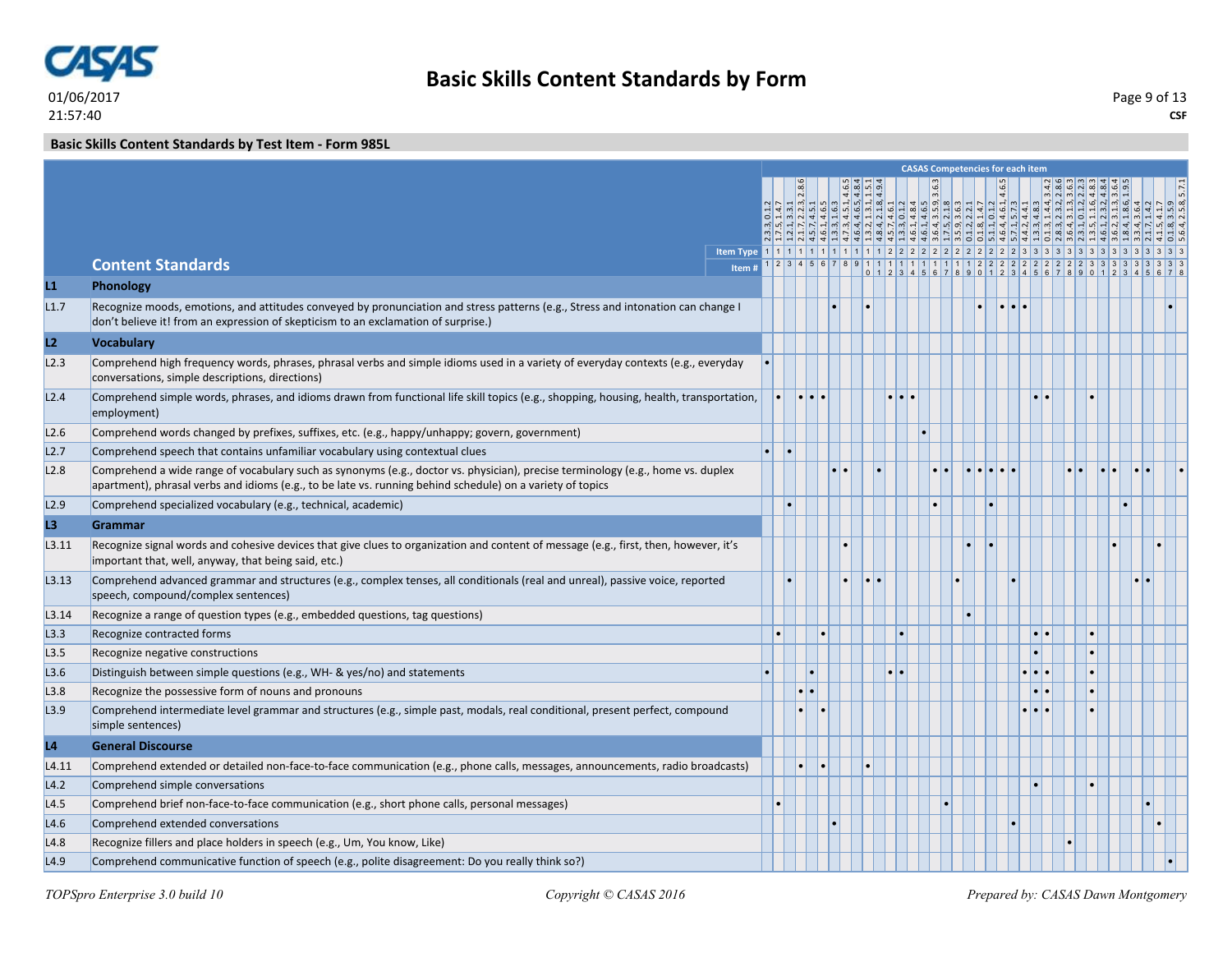

#### **Basic Skills Content Standards by Test Item - Form 985L**

|                  |                                                                                                                                                                           |                  |          |  |                                                   |  |           | <b>CASAS Competencies for each item</b> |       |           |                  |                  |     |  |  |
|------------------|---------------------------------------------------------------------------------------------------------------------------------------------------------------------------|------------------|----------|--|---------------------------------------------------|--|-----------|-----------------------------------------|-------|-----------|------------------|------------------|-----|--|--|
|                  |                                                                                                                                                                           |                  | $\infty$ |  | $  \omega   \omega  $ ທ່ $  \sigma  $<br> 4 4 4 4 |  | انت       |                                         | 4.6.5 |           |                  |                  |     |  |  |
|                  | <b>Content Standards</b>                                                                                                                                                  | <b>Item Type</b> |          |  |                                                   |  |           |                                         |       |           |                  |                  |     |  |  |
|                  |                                                                                                                                                                           | Item             |          |  |                                                   |  |           |                                         |       |           |                  |                  |     |  |  |
| L5               | <b>Informational Discourse</b>                                                                                                                                            |                  |          |  |                                                   |  |           |                                         |       |           |                  |                  |     |  |  |
| L5.1             | Comprehend short emergency warnings and commands (e.g., Stop! Wait!)                                                                                                      |                  |          |  |                                                   |  |           |                                         |       |           |                  |                  |     |  |  |
| L5.5             | Comprehend multi-step instructions and directions (e.g., Turn off the lights when you leave and lock the door.)                                                           |                  |          |  |                                                   |  |           |                                         |       |           |                  |                  |     |  |  |
| L5.6             | Comprehend detailed instructions, explanations and directions in a range of contexts (e.g., specialized contexts such as workplace<br>procedures, operating instructions) |                  |          |  |                                                   |  |           |                                         |       |           |                  |                  |     |  |  |
| L <sub>5.7</sub> | Comprehend instructions or requests given tentatively or indirectly (e.g., Why don't you ? You may want to)                                                               |                  |          |  |                                                   |  | $\bullet$ |                                         |       |           |                  |                  |     |  |  |
| L6               | <b>Strategies and Critical Thinking</b>                                                                                                                                   |                  |          |  |                                                   |  |           |                                         |       |           |                  |                  |     |  |  |
| L6.1             | Identify the topic, main idea, or gist of brief discourse or information                                                                                                  |                  |          |  |                                                   |  |           |                                         |       | $\bullet$ |                  | $\bullet\bullet$ |     |  |  |
| L6.2             | Listen for simple specific details of brief discourse (e.g., What time will the train leave?)                                                                             |                  |          |  | $  \bullet   \bullet   \bullet  $                 |  |           |                                         |       |           | $\bullet\bullet$ |                  | . . |  |  |
| L6.3             | Make inferences from simple statements or conversation                                                                                                                    |                  |          |  |                                                   |  |           |                                         |       |           |                  |                  |     |  |  |
| L6.5             | Predict content of discourse types/genre that follow common patterns (e.g., doctor talking to patient, narratives, instructions)                                          |                  |          |  |                                                   |  |           |                                         |       |           |                  |                  |     |  |  |
| L <sub>6.8</sub> | Identify the main idea or topic of extended discourse                                                                                                                     |                  |          |  |                                                   |  |           |                                         |       |           |                  |                  |     |  |  |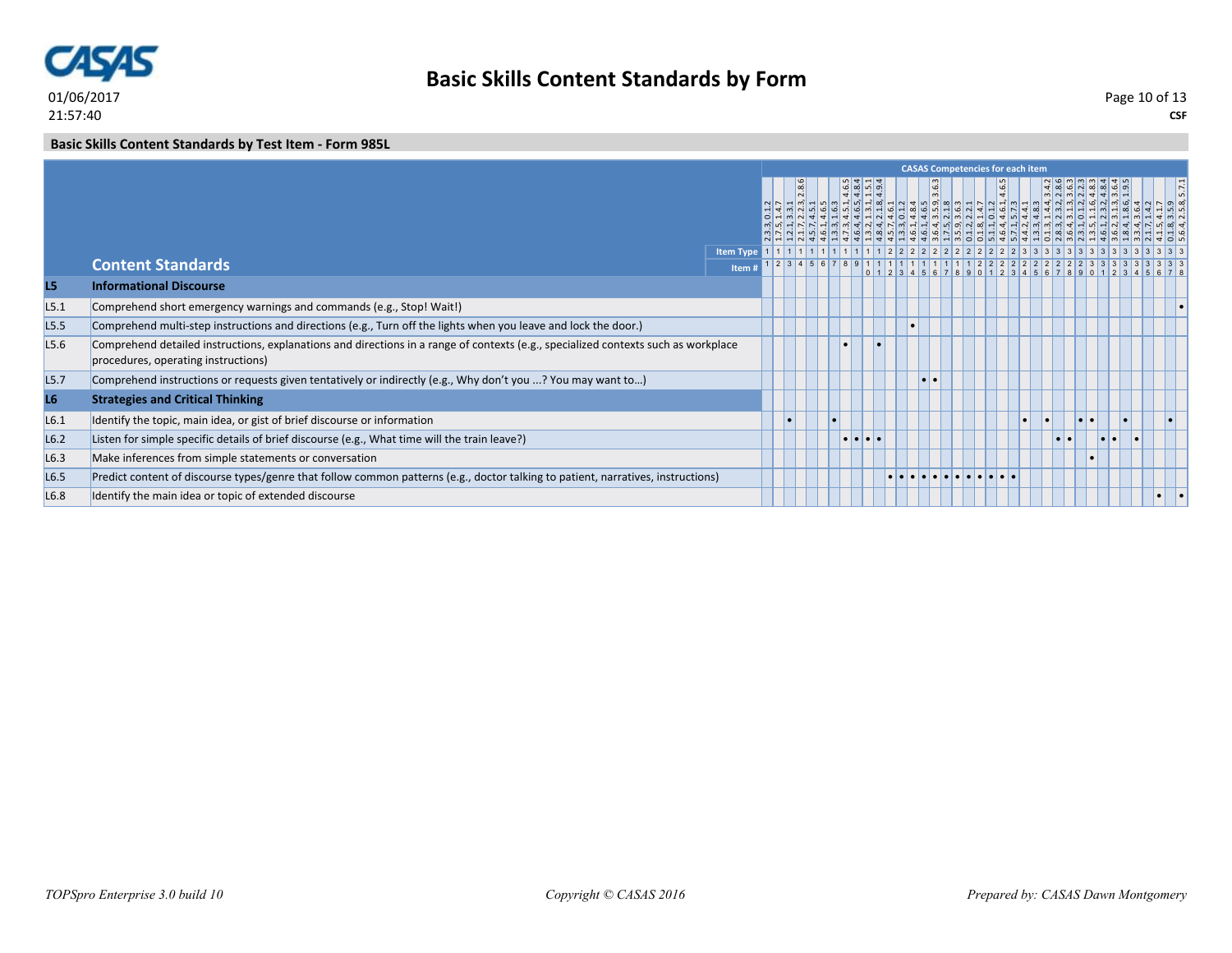

**CSF** Page 11 of 13

**Basic Skills Content Standards by Test Item - Form 986L**

|                        |                                                                                                                                                                                                                                               |       |                     |  |  |  |  | <b>CASAS Competencies for each item</b> |  |  |                   |  |
|------------------------|-----------------------------------------------------------------------------------------------------------------------------------------------------------------------------------------------------------------------------------------------|-------|---------------------|--|--|--|--|-----------------------------------------|--|--|-------------------|--|
|                        |                                                                                                                                                                                                                                               |       |                     |  |  |  |  |                                         |  |  |                   |  |
|                        |                                                                                                                                                                                                                                               |       |                     |  |  |  |  |                                         |  |  | $ \omega$ $4$ $-$ |  |
|                        |                                                                                                                                                                                                                                               |       |                     |  |  |  |  |                                         |  |  |                   |  |
|                        |                                                                                                                                                                                                                                               |       |                     |  |  |  |  |                                         |  |  |                   |  |
|                        | <b>Content Standards</b>                                                                                                                                                                                                                      | Item# |                     |  |  |  |  |                                         |  |  |                   |  |
| $\mathsf{L}\mathbf{1}$ | Phonology                                                                                                                                                                                                                                     |       |                     |  |  |  |  |                                         |  |  |                   |  |
| L1.5                   | Recognize reduced forms of words and phrases (e.g., gonna, gimme; Did you/Didja, twenty/twenny)                                                                                                                                               |       |                     |  |  |  |  |                                         |  |  |                   |  |
| L1.7                   | Recognize moods, emotions, and attitudes conveyed by pronunciation and stress patterns (e.g., Stress and intonation can change I<br>don't believe it! from an expression of skepticism to an exclamation of surprise.)                        |       |                     |  |  |  |  |                                         |  |  |                   |  |
| L2                     | <b>Vocabulary</b>                                                                                                                                                                                                                             |       |                     |  |  |  |  |                                         |  |  |                   |  |
| L2.3                   | Comprehend high frequency words, phrases, phrasal verbs and simple idioms used in a variety of everyday contexts (e.g., everyday<br>conversations, simple descriptions, directions)                                                           |       |                     |  |  |  |  |                                         |  |  |                   |  |
| L2.4                   | Comprehend simple words, phrases, and idioms drawn from functional life skill topics (e.g., shopping, housing, health, transportation,<br>employment)                                                                                         |       | $\bullet$ $\bullet$ |  |  |  |  |                                         |  |  |                   |  |
| L2.7                   | Comprehend speech that contains unfamiliar vocabulary using contextual clues                                                                                                                                                                  |       |                     |  |  |  |  |                                         |  |  |                   |  |
| L2.8                   | Comprehend a wide range of vocabulary such as synonyms (e.g., doctor vs. physician), precise terminology (e.g., home vs. duplex<br>apartment), phrasal verbs and idioms (e.g., to be late vs. running behind schedule) on a variety of topics |       |                     |  |  |  |  |                                         |  |  |                   |  |
| L2.9                   | Comprehend specialized vocabulary (e.g., technical, academic)                                                                                                                                                                                 |       |                     |  |  |  |  |                                         |  |  |                   |  |
| L3                     | <b>Grammar</b>                                                                                                                                                                                                                                |       |                     |  |  |  |  |                                         |  |  |                   |  |
| L3.11                  | Recognize signal words and cohesive devices that give clues to organization and content of message (e.g., first, then, however, it's<br>important that, well, anyway, that being said, etc.)                                                  |       |                     |  |  |  |  |                                         |  |  |                   |  |
| L3.13                  | Comprehend advanced grammar and structures (e.g., complex tenses, all conditionals (real and unreal), passive voice, reported<br>speech, compound/complex sentences)                                                                          |       |                     |  |  |  |  |                                         |  |  |                   |  |
| L3.14                  | Recognize a range of question types (e.g., embedded questions, tag questions)                                                                                                                                                                 |       |                     |  |  |  |  |                                         |  |  |                   |  |
| L3.2                   | Recognize pronouns and follow pronouns across a statement (e.g., Carlos lives with his mother.)                                                                                                                                               |       |                     |  |  |  |  |                                         |  |  |                   |  |
| L3.3                   | Recognize contracted forms                                                                                                                                                                                                                    |       | $\bullet\bullet$    |  |  |  |  |                                         |  |  |                   |  |
| L3.4                   | Recognize imperative constructions                                                                                                                                                                                                            |       |                     |  |  |  |  |                                         |  |  |                   |  |
| L3.5                   | Recognize negative constructions                                                                                                                                                                                                              |       |                     |  |  |  |  |                                         |  |  |                   |  |
| L3.6                   | Distinguish between simple questions (e.g., WH- & yes/no) and statements                                                                                                                                                                      |       |                     |  |  |  |  |                                         |  |  |                   |  |
| L3.8                   | Recognize the possessive form of nouns and pronouns                                                                                                                                                                                           |       |                     |  |  |  |  |                                         |  |  |                   |  |
| L3.9                   | Comprehend intermediate level grammar and structures (e.g., simple past, modals, real conditional, present perfect, compound<br>simple sentences)                                                                                             |       |                     |  |  |  |  |                                         |  |  |                   |  |
| L <sub>4</sub>         | <b>General Discourse</b>                                                                                                                                                                                                                      |       |                     |  |  |  |  |                                         |  |  |                   |  |
| L4.11                  | Comprehend extended or detailed non-face-to-face communication (e.g., phone calls, messages, announcements, radio broadcasts)                                                                                                                 |       |                     |  |  |  |  |                                         |  |  |                   |  |
| L4.2                   | Comprehend simple conversations                                                                                                                                                                                                               |       |                     |  |  |  |  |                                         |  |  |                   |  |
| L4.5                   | Comprehend brief non-face-to-face communication (e.g., short phone calls, personal messages)                                                                                                                                                  |       |                     |  |  |  |  |                                         |  |  |                   |  |
| L4.6                   | Comprehend extended conversations                                                                                                                                                                                                             |       |                     |  |  |  |  |                                         |  |  |                   |  |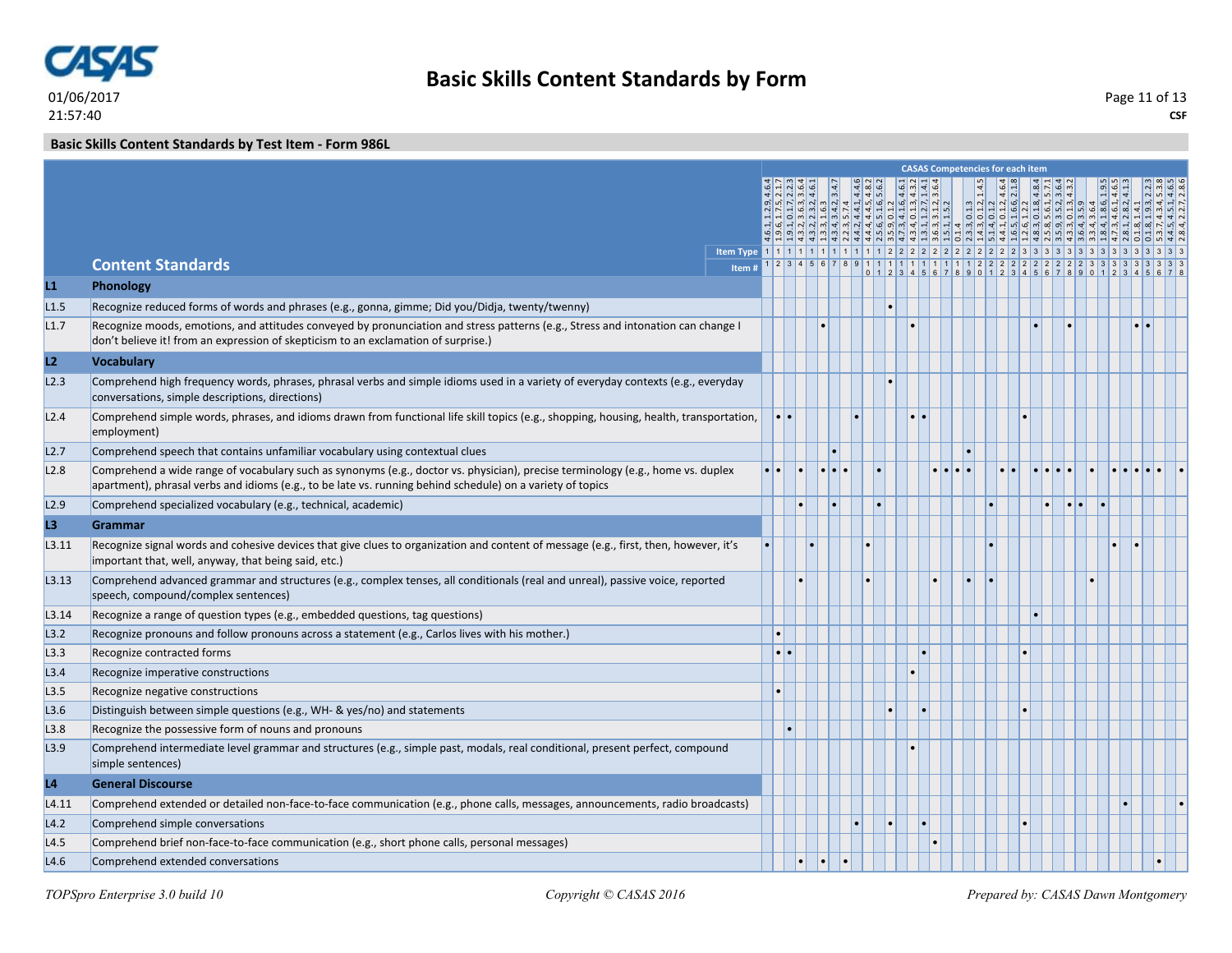

#### **Basic Skills Content Standards by Test Item - Form 986L**

|                  |                                                                                                                                                                           |                  |  |  |   |                                                                                                                                                         |  | <b>CASAS Competencies for each item</b>                                                                                                           |  |  |                             |             |  |
|------------------|---------------------------------------------------------------------------------------------------------------------------------------------------------------------------|------------------|--|--|---|---------------------------------------------------------------------------------------------------------------------------------------------------------|--|---------------------------------------------------------------------------------------------------------------------------------------------------|--|--|-----------------------------|-------------|--|
|                  |                                                                                                                                                                           |                  |  |  |   | 3.6.3, 3.64<br>1.6.3<br>1.6.3<br>1.4.2, 3.4.7<br>1.4.4.5, 4.8.2<br>5.1.6, 5.6.2<br>5.1.2, 3.5.4.4.1<br>1.1.2, 3.6.4<br>1.1.2, 3.6.4.1<br>1.1.2, 3.5.4.1 |  | $\begin{array}{r} \hline 3 \\ 2,14.5 \\ 2,4.64 \\ 3,4.84 \\ 4,6,2.1.8 \\ 5,7,1 \\ 6,2.8,4.8,4 \\ 7,3.6,4.8,4 \\ 8,4.3.2 \\ 9,9.4.3.2 \end{array}$ |  |  | $\frac{9}{4}$ $\frac{4}{4}$ | $ u $ $ u $ |  |
|                  |                                                                                                                                                                           | <b>Item Type</b> |  |  |   |                                                                                                                                                         |  |                                                                                                                                                   |  |  |                             |             |  |
|                  | <b>Content Standards</b>                                                                                                                                                  | Item #           |  |  |   |                                                                                                                                                         |  |                                                                                                                                                   |  |  |                             |             |  |
| L4.9             | Comprehend communicative function of speech (e.g., polite disagreement: Do you really think so?)                                                                          |                  |  |  |   |                                                                                                                                                         |  |                                                                                                                                                   |  |  |                             |             |  |
| L5               | <b>Informational Discourse</b>                                                                                                                                            |                  |  |  |   |                                                                                                                                                         |  |                                                                                                                                                   |  |  |                             |             |  |
| L5.1             | Comprehend short emergency warnings and commands (e.g., Stop! Wait!)                                                                                                      |                  |  |  |   |                                                                                                                                                         |  |                                                                                                                                                   |  |  |                             |             |  |
| L5.10            | Comprehend detailed non-face-to-face communication in a wide range of contexts (e.g., teleconferences, recorded lectures,<br>workplace instructions)                      |                  |  |  |   |                                                                                                                                                         |  |                                                                                                                                                   |  |  |                             |             |  |
| L5.3             | Comprehend brief non-face-to-face messages or announcements (e.g., The store will close in ten minutes.)                                                                  |                  |  |  |   |                                                                                                                                                         |  |                                                                                                                                                   |  |  |                             |             |  |
| L <sub>5.5</sub> | Comprehend multi-step instructions and directions (e.g., Turn off the lights when you leave and lock the door.)                                                           |                  |  |  |   |                                                                                                                                                         |  |                                                                                                                                                   |  |  |                             |             |  |
| L5.6             | Comprehend detailed instructions, explanations and directions in a range of contexts (e.g., specialized contexts such as workplace<br>procedures, operating instructions) |                  |  |  |   |                                                                                                                                                         |  |                                                                                                                                                   |  |  |                             |             |  |
| L <sub>5.7</sub> | Comprehend instructions or requests given tentatively or indirectly (e.g., Why don't you ? You may want to)                                                               |                  |  |  |   |                                                                                                                                                         |  |                                                                                                                                                   |  |  |                             |             |  |
| L5.8             | Comprehend essential points of topics of special interest (e.g., lectures, speeches, presentations in order to summarize or take notes)                                   |                  |  |  |   |                                                                                                                                                         |  |                                                                                                                                                   |  |  |                             |             |  |
| L <sub>6</sub>   | <b>Strategies and Critical Thinking</b>                                                                                                                                   |                  |  |  |   |                                                                                                                                                         |  |                                                                                                                                                   |  |  |                             |             |  |
| L6.1             | Identify the topic, main idea, or gist of brief discourse or information                                                                                                  |                  |  |  | . |                                                                                                                                                         |  |                                                                                                                                                   |  |  |                             |             |  |
| L6.2             | Listen for simple specific details of brief discourse (e.g., What time will the train leave?)                                                                             |                  |  |  |   |                                                                                                                                                         |  |                                                                                                                                                   |  |  |                             |             |  |
| L6.5             | Predict content of discourse types/genre that follow common patterns (e.g., doctor talking to patient, narratives, instructions)                                          |                  |  |  |   |                                                                                                                                                         |  |                                                                                                                                                   |  |  |                             |             |  |
| L6.8             | Identify the main idea or topic of extended discourse                                                                                                                     |                  |  |  |   |                                                                                                                                                         |  |                                                                                                                                                   |  |  |                             |             |  |

#### **Reading/Math Task Legend**

Task 1 - Forms

- Task 2 Charts, maps, consumer billings, matrices, graphs, tables
- Task 3 Articles, paragraphs, sentences, directions, manuals
- Task 4 Signs, price tags, advertisements, product labels

Task 5 - Measurement scales, diagrams

### **Listening Item Type Legend**

- Type 1 Picture Prompt
- Type 2 Comprehension question
- Type 3 Predict next line of dialogue
- Type 4 Identify true statement based on prompt